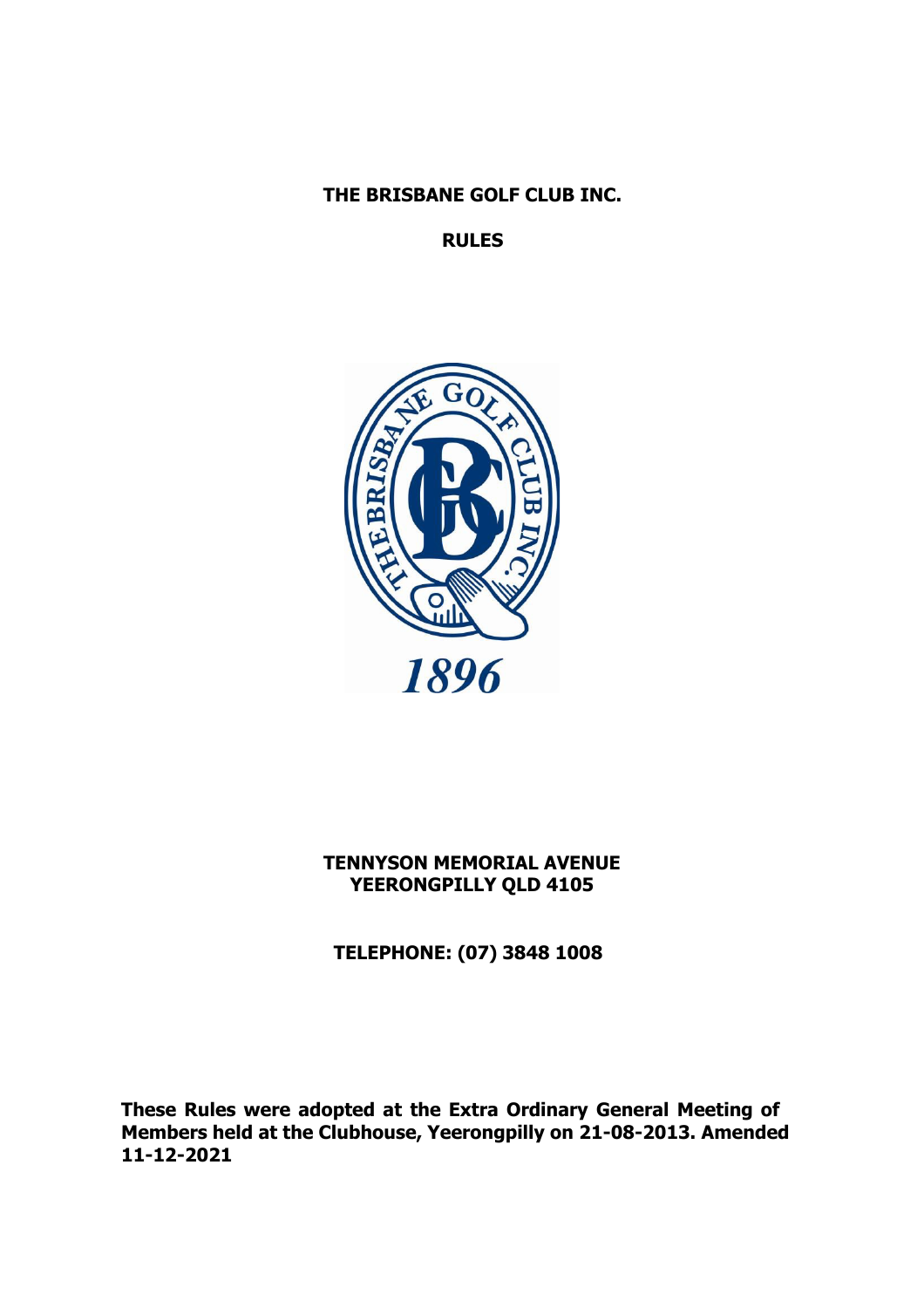### **SCHEDULE OF CONTENTS**

## **RULE**

**PAGE**

| 1              | Name                                   | 4              |
|----------------|----------------------------------------|----------------|
| $\overline{2}$ | Objects                                | 4              |
| 3              | <b>Powers</b>                          | 4              |
| 4              | Membership                             | 6              |
| 5              | <b>Classes of Membership</b>           | 6              |
| 6              | Life Members                           | $\overline{7}$ |
| 7              | <b>Members and Provisional Members</b> | 7              |
| 8              | Senior Members                         | $\overline{7}$ |
| 9              | <b>Six Day Members</b>                 | 8              |
| 10             | <b>Restricted Members</b>              | 8              |
| 11             | Gender                                 | 9              |
| 12             | <b>Transfers</b>                       | 9              |
| 13             | Admission to Membership                | 9              |
| 14             | Resignation                            | 10             |
| 15             | <b>Disciplinary Proceedings</b>        | 11             |
| 16             | <b>Cessation of Membership</b>         | 13             |
| 17             | <b>Re-Entry</b>                        | 13             |
| 18             | <b>Office Bearers</b>                  | 13             |
| 19             | <b>Executive Committee</b>             | 14             |
| 20             | <b>General Committee</b>               | 14             |
| 21             | Election of Office Bearers and         |                |
|                | Committee (Members)                    | 14             |
| 22             | <b>Committee Vacancies</b>             | 16             |
| 23             | <b>Powers of Committee</b>             | 16             |
| 24             | <b>Committee Meetings</b>              | 18             |
| 25             | <b>General Meetings</b>                | 19             |
| 26             | <b>Annual General Meetings</b>         | 20             |
| 27             | <b>Extraordinary General Meetings</b>  | 20             |
| 28             | Voting                                 | 21             |
| 29             | <b>Attendance Book</b>                 | 21             |
| 30             | <b>Fees and Subscriptions</b>          | 21             |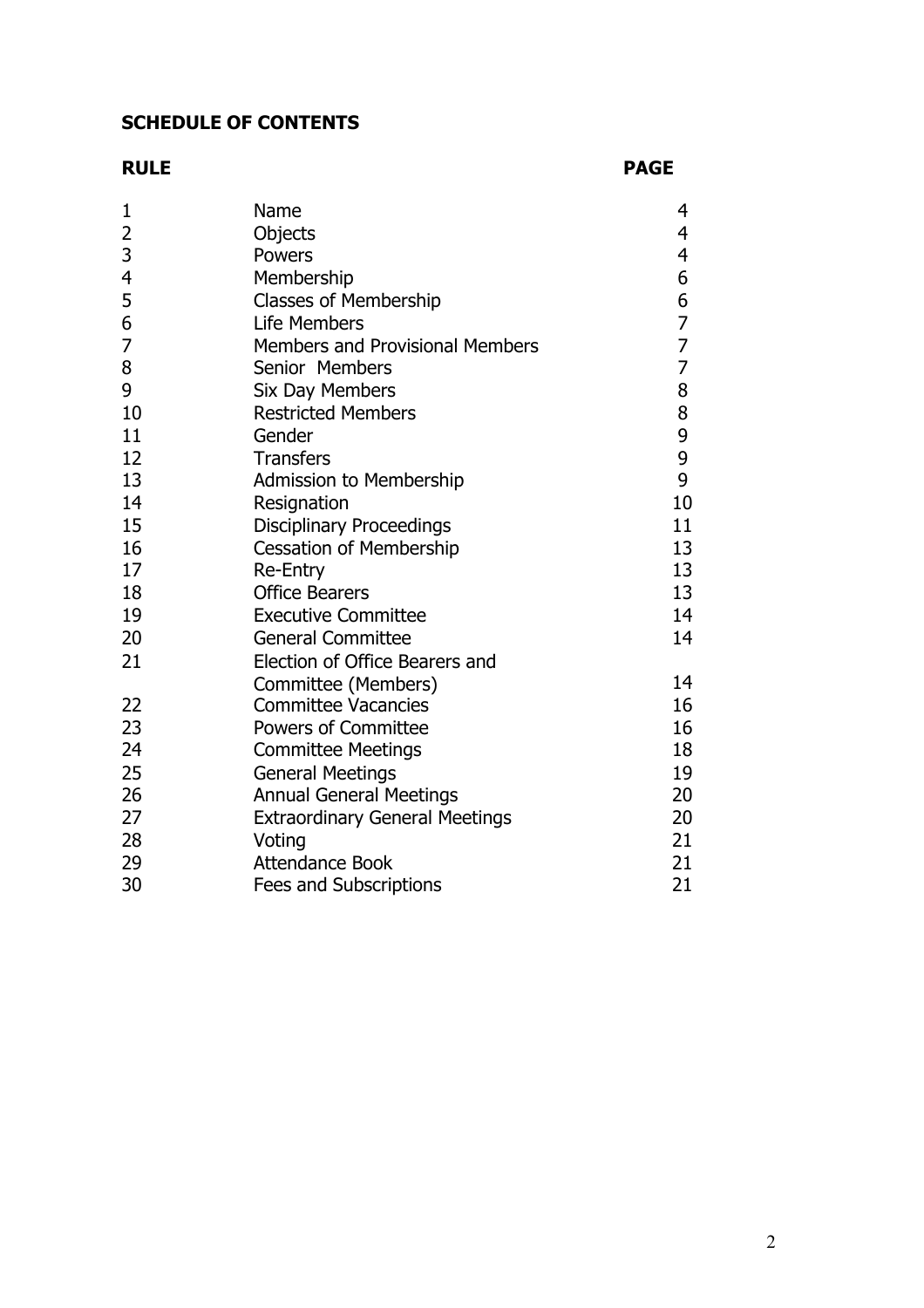| <b>RULE</b> |                                | <b>PAGE</b> |
|-------------|--------------------------------|-------------|
| 31          | <b>Entrance Fees</b>           | 22          |
| 32          | <b>Annual Subscriptions</b>    | 22          |
| 33          | Levies                         | 24          |
| 34          | Property and Income            | 24          |
| 35          | Cheques                        | 24          |
| 36          | <b>Honorary Treasurer</b>      | 24          |
| 37          | Auditor                        | 25          |
| 38          | <b>Financial Year</b>          | 25          |
| 39          | <b>Chief Executive Officer</b> | 25          |
| 40          | <b>Common Seal</b>             | 25          |
| 41          | <b>Alteration of Rules</b>     | 26          |
| 42          | <b>Visitors</b>                | 26          |
| 43          | Liquor Licence                 | 26          |
| 44          | Complaints                     | 27          |
| 45          | <b>Notices</b>                 | 27          |
| 46          | Noticeboard                    | 28          |
| 47          | <b>Sponsored Clubs</b>         | 28          |
| 48          | <b>Winding Up</b>              | 28          |
| 49          | Indemnity                      | 28          |

**END**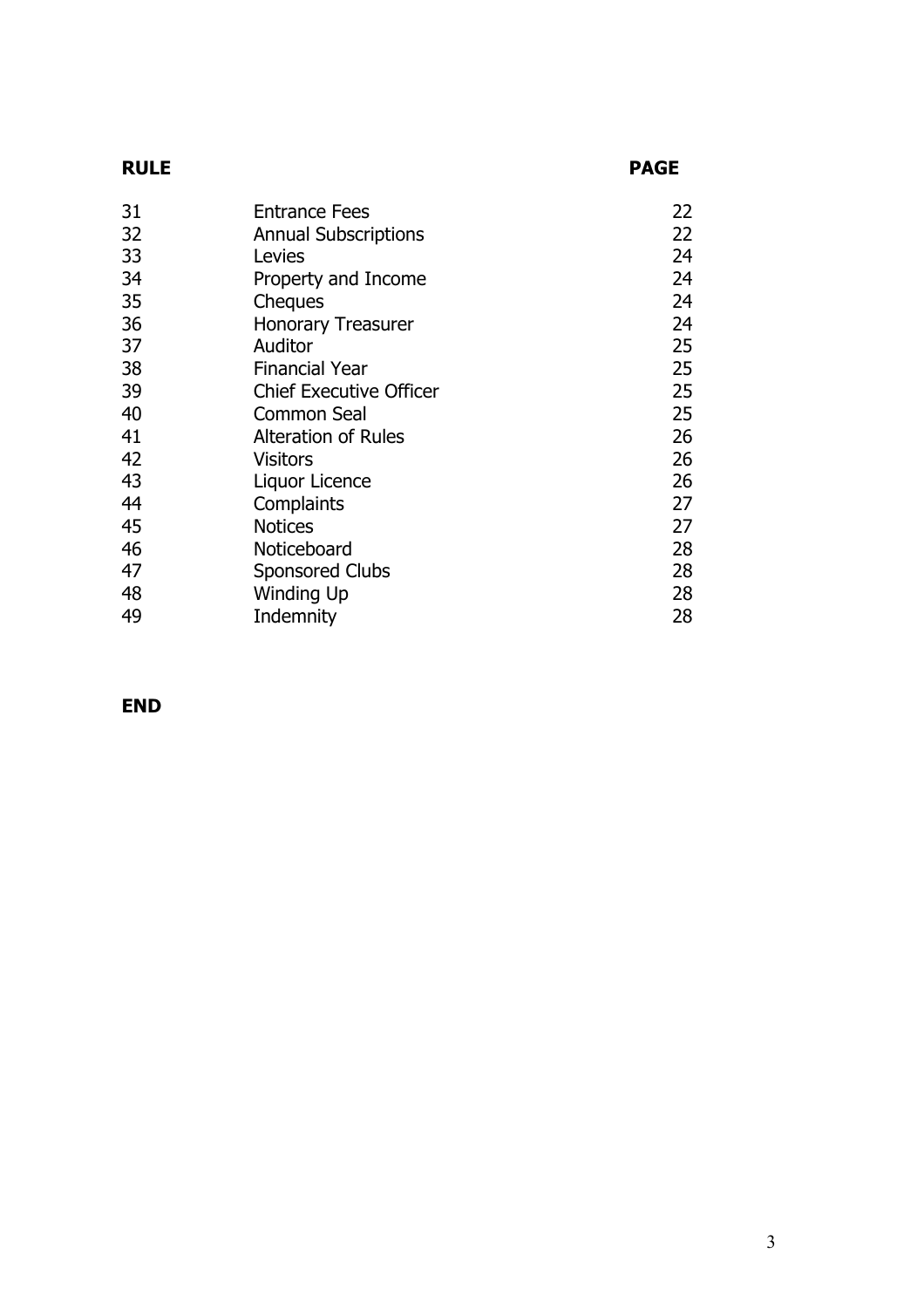## **THE BRISBANE GOLF CLUB INC**

#### **1. NAME**

The name of the incorporated association shall be THE BRISBANE GOLF CLUB INC. (in these rules called "the Club").

## **2. OBJECTS**

The objects for which the Club is established are:

- (i) To provide a golf course or golf courses and a Clubhouse or Clubhouses;
- (ii) To apply for, obtain and hold a Golf Club Licence under the provisions of the Liquor Act of 1992 as amended;
- (iii) To supply meals and refreshments;
- (iv) To provide all such things incidental to the playing of golf as the Committee shall consider desirable;
- (v) To provide such other pastimes and social activities as the Committee may consider appropriate or the Members in general meeting may direct;
- (vi) To do all such other acts or things as are conducive or incidental to the abovementioned objects.

## **3. POWERS**

The powers of the Club are:

- (i) To subscribe to, become a member of, and co-operate with, any other association, club or organisation, whether incorporated or not, whose objects are altogether or in part similar to those of the Club, provided that the Club shall not subscribe to or support with its funds any club, association or organisation which does not prohibit the distribution of its income and property among its members to an extent at least as great as that imposed on the Club under or by virtue of Rule 34;
- (ii) In furtherance of the objects of the Club to buy, sell and deal in all kinds of articles, commodities and provisions, both liquid and solid, for the members of the Club or persons frequenting the Club premises;
- (iii) To purchase, take on lease or in exchange, hire and otherwise acquire any lands, buildings, easements or property, real and personal, and any rights or privileges which may be requisite for the purposes of, or capable of being conveniently used in connection with, any of the objects of the Club; PROVIDED THAT in case the Club shall take or hold any property which may be subject to any trusts the Club shall only deal with the same in such manner as is allowed by law having regard to such trusts;
- (iv) To enter into any arrangements with any Government or Authority that are incidental or conducive to the attainment of the objects and the exercise of the powers of the Club; to obtain from any such Government or Authority any rights,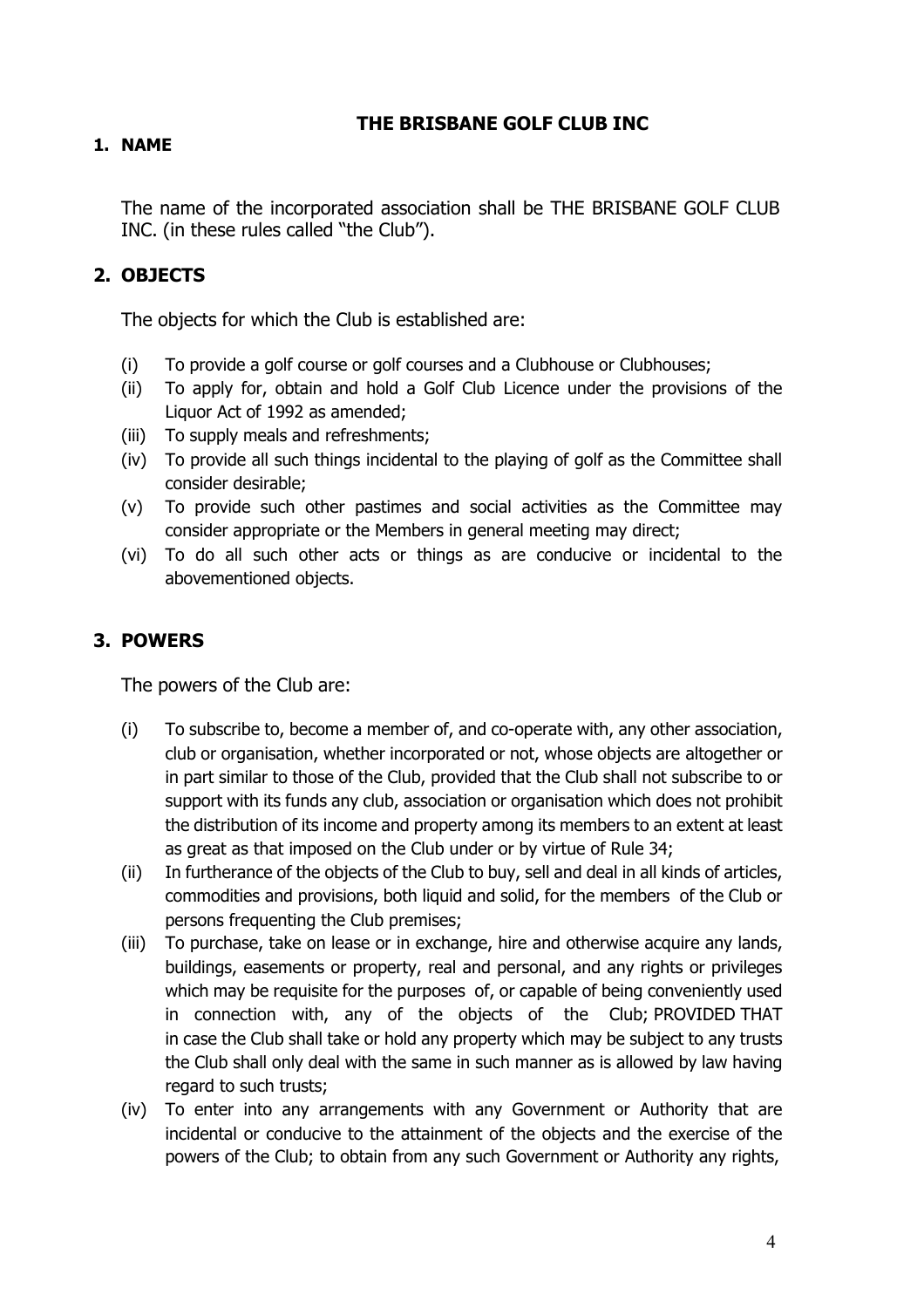privileges and concessions which the Club may consider it desirable to obtain; and to carry out, exercise and comply with any such arrangements, rights, privileges and concessions;

- (v) To appoint, employ, remove or suspend such managers, clerks, secretaries, servants, workmen and other persons as may be necessary or convenient for the purposes of the Club;
- (vi) To remunerate any person or body corporate for services rendered, or to be rendered, and whether by way of brokerage or otherwise in placing or assisting to place or guaranteeing the placing of any unsecured notes, debentures, or other securities of the Club or in or about the Club or promotion of the Club or in the furtherance of its objects;
- (vii) To construct, improve, maintain, develop, work, manage, carry out, alter or control any houses, buildings, grounds, works or conveniences which may seem calculated directly or indirectly to advance the Club's interests, and to contribute to, subsidise or otherwise assist and take part in the construction, improvement, maintenance, development, working, management, carrying out, alteration or control thereof;
- (viii) To invest and deal with the money of the Club not immediately required in such manner as the Club may from time to time think fit;
- (ix) To take, or otherwise acquire, and hold shares, debentures or other securities of any company or body corporate;
- (x) In furtherance of the objects of the Club to lend and advance money or give credit to any person or body corporate; to guarantee and give guarantees or indemnities for the payment of money or the performance of contracts orobligations by any person or body corporate, and otherwise to assist any person or body corporate;
- (xi) To borrow or raise money either alone or jointly with any other person or legal entity in such manner as may be thought proper, and whether upon fluctuating advance account or overdraft or otherwise, to represent or secure any moneys and further advances borrowed or to be borrowed alone or with others as aforesaid by notes secured or unsecured, debentures or debenture stock perpetual or otherwise, or by mortgage, charge, lien or other security upon the whole or any part of the Club's property or assets present or future, and to purchase, redeem or pay-off any such securities, provided that no such mortgages, charges and liens shall be approved without the prior approval of a majority of three fourths of the members of the Club, present and entitled to vote at a Meeting of the Club specially called for the purpose of considering any such mortgage, charge or lien;
- (xii) To draw, make, accept, endorse, discount, execute and issue promissory notes, bills of exchange, bills of lading and other negotiable or transferable instruments;
- (xiii) To sell, transfer, exchange, lease or otherwise alienate any freehold or other property of the Club, provided that no such action shall be taken with respect to any freehold property without the prior sanction of a majority of three fourths of the members of the Club present and entitled to vote at a meeting of the Club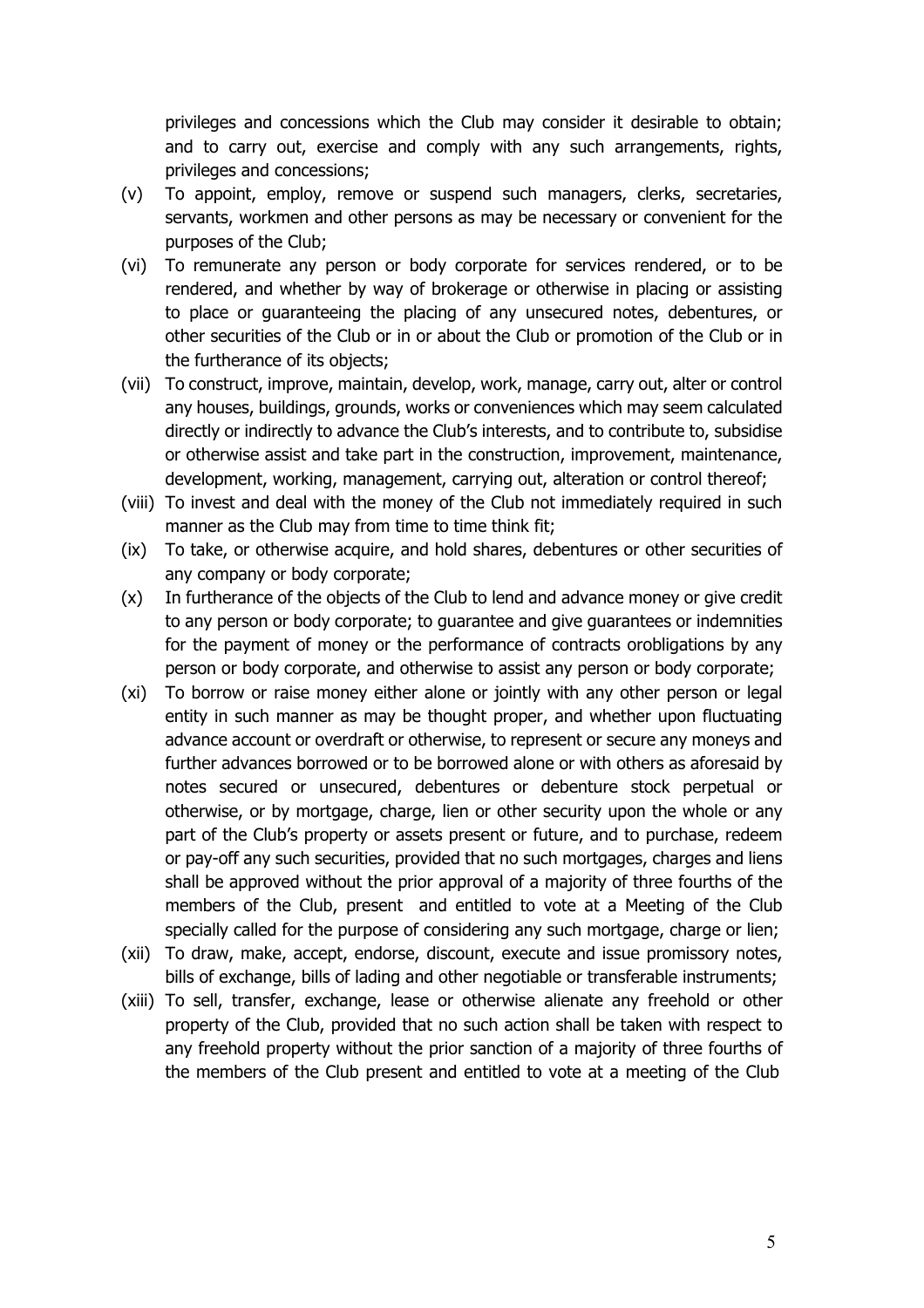specially called for the purpose of considering such sale, transfer, exchange, lease or other alienation;

- (xiv) To take or hold mortgages, liens or charges, to secure payment of the purchase prices, or any unpaid balance of the purchase price, of any part of the Club's property of whatsoever kind sold by the Club, or any money due to the Club from purchasers and others;
- (xv) To take any gift of property, whether subject to any special trust or not, for any one or more of the objects of the Club, but subject always to the proviso in subrule (iii) above;
- (xvi) To take such steps, as may from time to time be deemed expedient for the purpose of procuring contributions to the funds of the Club, in the form of donations, annual subscriptions or otherwise;
- (xvii) To print and publish any newspapers, periodicals, books or leaflets the Club may think desirable for the promotion of its objects;
- (xviii)In furtherance of the objects of the Club to amalgamate with any one or more incorporated associations having objects altogether or in part similar to those of the Club, and which shall prohibit the distribution of its or their income and property among its or their members to an extent at least as great as that imposed upon the Club under or by virtue of Rule 34;
- (xix) In furtherance of the objects of the Club to purchase or otherwise acquire and undertake all or any part of the property, assets, liabilities and engagements of any one or more of the incorporated associations with which the Club is authorised to amalgamate;
- (xx) In furtherance of the objects of the Club to transfer all or any part of the property, assets, liabilities and engagements of the Club to any one or more of the incorporated associations with which the Club is authorised to amalgamate;
- (xxi) To make donations for patriotic, charitable or community purposes;
- (xxii) To do all such other things as are incidental or conducive to the attainment of the objects and the exercise of the powers of the Club.

### **4. MEMBERSHIP**

Any person of good character and repute who, as a member, is likely to be compatible with existing members of the Club shall be eligible for consideration as a member or Corporate nominee.

### **5. CLASSES OF MEMBERS**

- (i) There shall be the following classes of members of the Club:
	- (a) Life Members
	- (b) Full Members
	- (c) Senior Members
	- (d) Provisional Members
	- (e) Six Day Members
	- (f) Restricted Members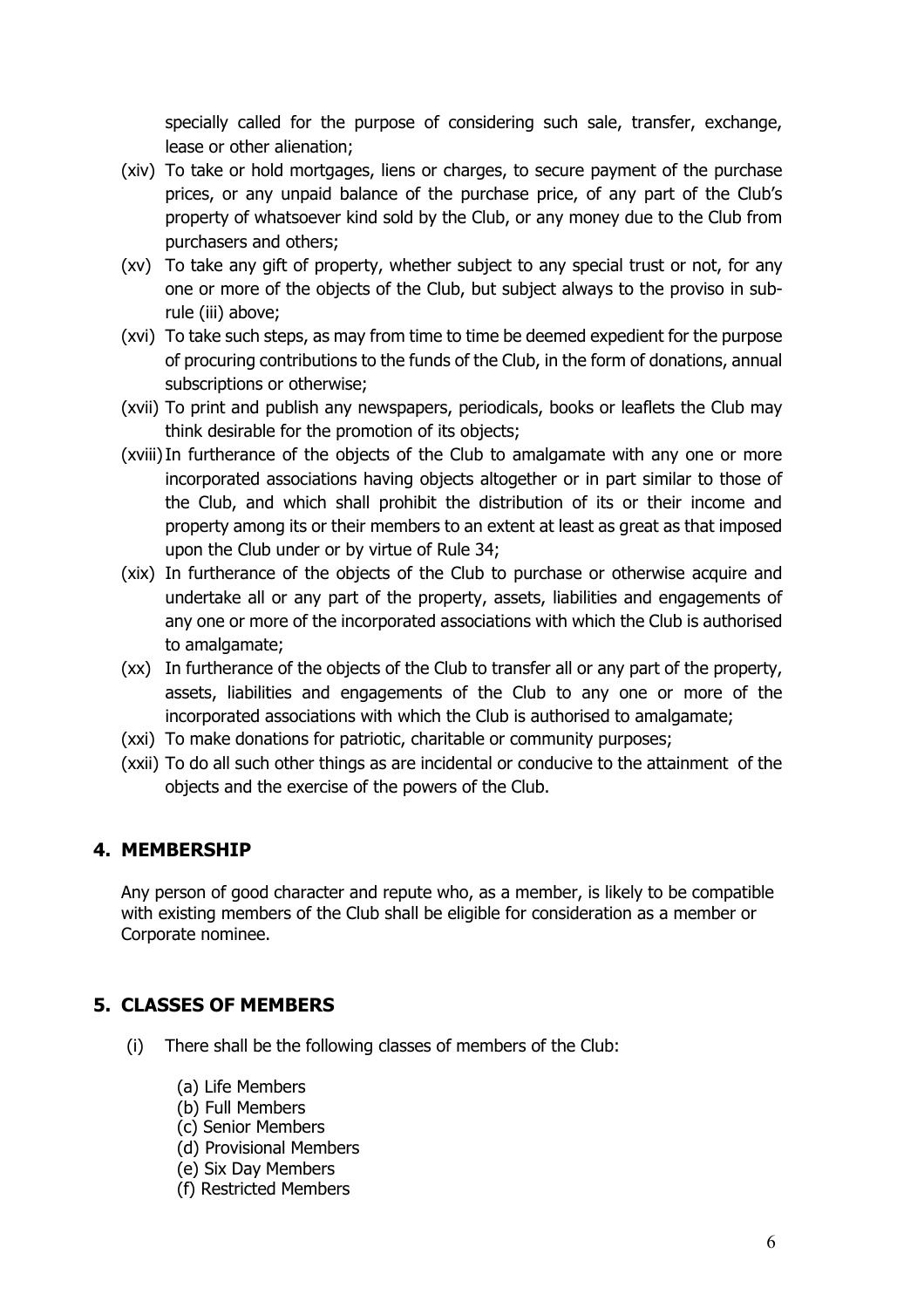- (ii) Any member who, at the date these Rules come into force, was a member in a class not listed above shall be classified by the Committee to such class of membership as the Committee shall determine;
- (iii) Except as provided in Rule 7 (ii) and (iii), the number of members in each class of membership shall be unlimited PROVIDED THAT the Committee shall have the power to limit from time to time the numbers in any class or classes of membership.

## **6. LIFE MEMBERS**

Life Membership may, on the recommendation of the Committee be granted by resolution passed at a General Meeting to any Member not being in arrears with his subscription PROVIDED THAT special notice of intention to move such a resolution shall have been given with the notice of meeting. A Life Member shall have all the privileges of a Full Member without paying the annual subscription or incurring any liability for levies or calls either on debentures or otherwise.

### **7. FULL MEMBERS AND PROVISIONAL MEMBERS**

- (i) Any person who is eligible for membership of the Club under these Rules may be elected in accordance with the provisions herein contained as an Full Member of the Club, PROVIDED THAT if at any time the list of Full Members should be closed in accordance with the provisions of these Rules, any such person may be elected in accordance with the provisions herein contained as a Provisional Member;
- (ii) The number of Senior and Full Members shall not exceed 450 in total except as is necessary to comply with provisions of Rule 12;
- (iii) The number of Provisional Members shall not exceed 200;
- (iv) Except as herein provided by Rule 12, Provisional Members shall be admitted as Full Members in order of their election as Provisional Members as vacancies occur.

## **8. SENIOR MEMBERS**

- (i) A Senior Member shall be person who:
	- (a) has attained the age of 65 years and has been a suitable candidate for a continuous period of not less than thirty years or a total period of not less than forty years and the Senior Member shall pay an annual subscription equal to three quarters of the appropriate scale, and/or; (b) Attained the age of 75 years and who has been a suitable candidate for a total period of not less than forty years and the Senior Member shall pay an annual subscription equal to one half of the appropriate scale;
- (ii) Any member who was entitled to an annual subscription discount at the time these Rules come into force shall be entitled to retain such discount;
- (iii) To qualify to be a Senior Member and for the reduced annual subscriptions set out herein a member shall make application to the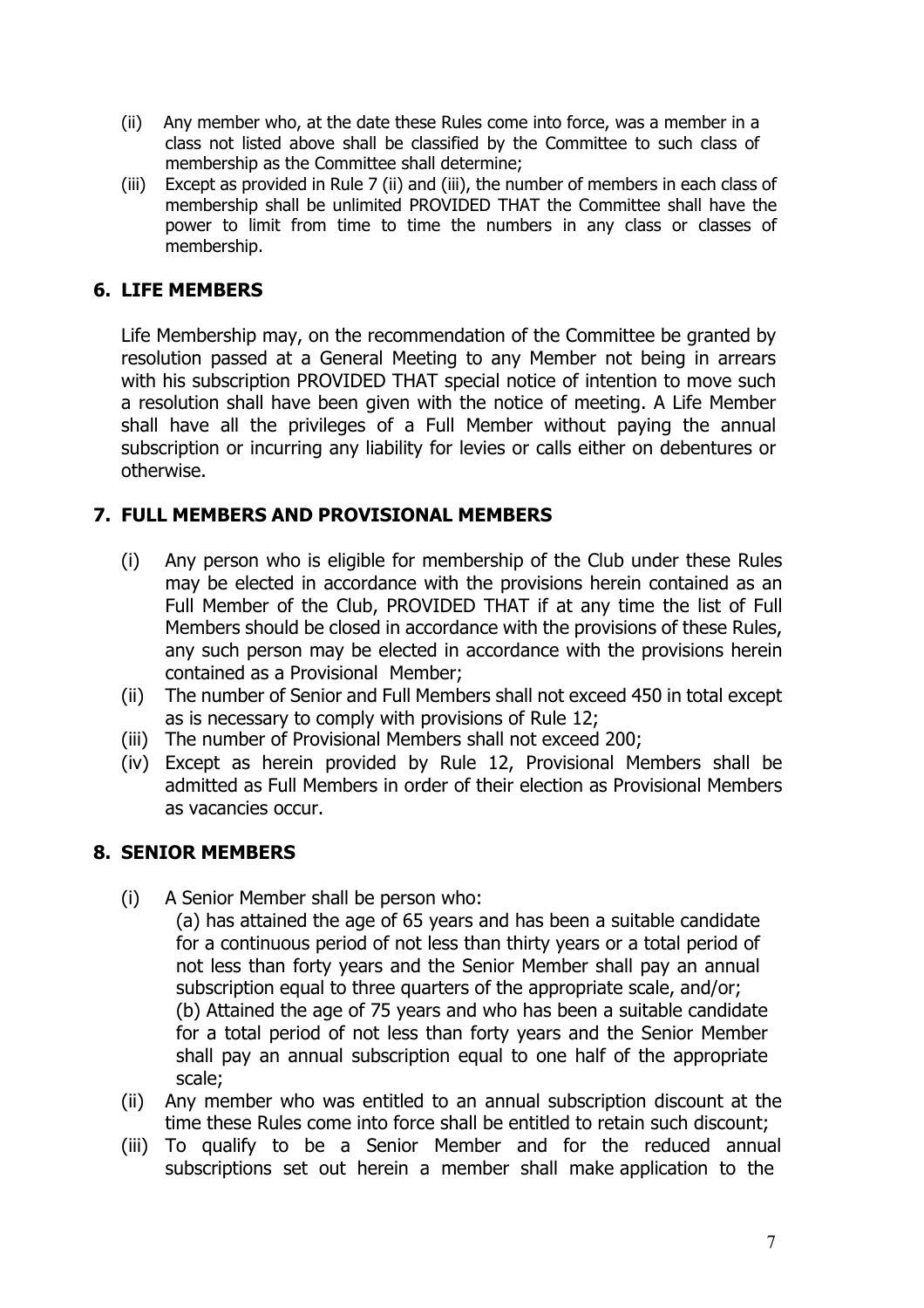Committee and have the onus of satisfying the Committee of that member's eligibility. The decision of the Committee on the application submitted by the member shall be final;

- (iv) A Senior Member shall retain all rights and privileges enjoyed by that member under these rules immediately prior to becoming a Senior Member, including voting and playing rights;
- (v) For the purposes of sub clauses (i) & (ii) above, "suitable candidate" shall mean a person who:

(a) was an "Ordinary Member" prior to the 1st October 2012, and a Full Member thereafter, or

(b) was an "Associate Member" prior to the 1st October 2012, and who becomes a Full Member thereafter. or

(c) was an "Associate Member" prior to the 1st October 2012, and was transferred to Six Day Membership pursuant to the resolution of the Club adopted on the 3rd December 2011.

- (vi) For the purposes of sub clauses  $1(a) 8 1(b)$  above the "appropriate scale" shall refer to the scale relating to the applicable playing rights of the relevant member from time to time;
- (vii) The discounts referred to in this rule shall not apply to any member joining the club on/or after 1st October 2012

# **9. SIX DAY MEMBERS**

Any person who is eligible for membership of the Club under these rules may be admitted in accordance with the provisions herein contained as a Six Day Member. Six Day Members have no playing rights on Saturdays except as determined from time to time by the Committee, which may also impose a charge and conditions for such play at its discretion AND PROVIDED ALSO those lady members who were Ordinary Associate Members or Senior Ordinary Associate Members prior to 1st October 2012 who qualified or would have qualified in due course under the provisions of former Rule 45 in the Club's Rules adopted on 3rd December 2011 shall be entitled to retain or subsequently qualify for an adjustment of annual subscriptions on the bases set out in Rule 8 (i) and (ii) above BUT such adjustment shall be calculated on the Six Day Member rate.

## **10. RESTRICTED MEMBERS**

- (i) Any person who is eligible for membership of the Club under these Rules may be admitted in accordance with the provisions herein contained as a Restricted Member.
- (ii) The Committee may from time to time establish sub-categories of Restricted Membership and may impose such terms and conditions for each sub-category as the Committee in its discretion may deem fit. Subcategories include but not limited to Transition, Junior, Remote, Limited, Honorary, Temporary, Corporate, Professional, and Retired;
- (iii) The sub-categories established under this provision are required to be published in the appropriate publications of the Club each year as follows;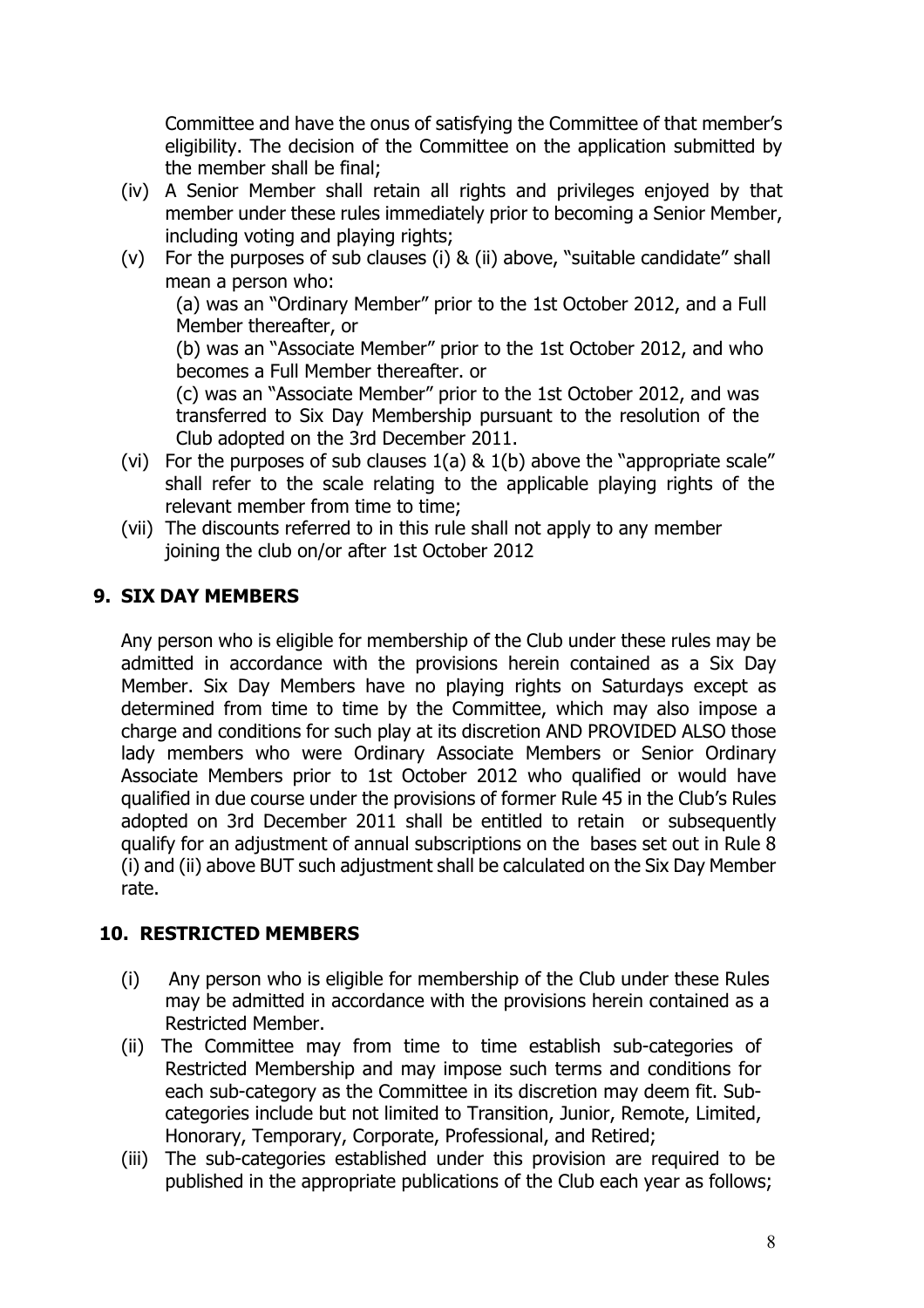By-laws – Sub-categories with terms and conditions Club Fixture Program – Sub-categories, subscription payable and playing rights Annual Report – Sub-categories with total membership numbers of each;

- (iv) A Restricted Member shall be entitled to use the clubhouse facilities and shall be entitled to play golf on the Club course in accordance with the terms and conditions set down by the Committee in respect of the relevant subcategory;
- (v) Any member who wishes to withdraw from the member's present membership category may, instead of resigning, apply to the Committee to be transferred to a Restricted Membership sub-category and the Committee may so transfer.

## **11. GENDER**

In these Rules the male gender shall include the female gender.

## **12. TRANSFERS**

Except as may be provided herein a Member shall have no right of transfer from one class of membership to another, but the Committee may permit any such transfer with such priority and adjustment of entrance fee and annual subscription as it may in it discretion determine.

## **13. ADMISSION TO MEMBERSHIP**

(i) Candidates shall be admitted to membership of the Club by the Committee once the candidate has:

(a) been interviewed by a member of the Committee and/or the Chief Executive Officer;

(b) been proposed and seconded by members of one or more year's standing in the club on the proposal form for the time being prescribed by the Committee, and such form shall have been sent to the Chief Executive Officer by the proposer, and the proposer shall have arranged for the submission of such further information about the candidate as the Committee may require;

(c) nominated at least four persons (not necessarily being members of the Club) to whom reference can be made by the Committee as to the candidate's character, and such referees shall, if so referred to by the Committee, have reported favourably thereon to the satisfaction of the Committee;

(d) submitted the proposal form, including the reports of the referees, which shall have been considered and accepted by the Committee;

(e) had the candidates name entered on the list, on the list of Honorary Members, together with the date of such approval and the name of such proposer and of the seconder;

(f) had the candidates particulars posted and remained on the notice board in the clubhouse for not less than fourteen days immediately before the Committee votes on the applicant's proposed admission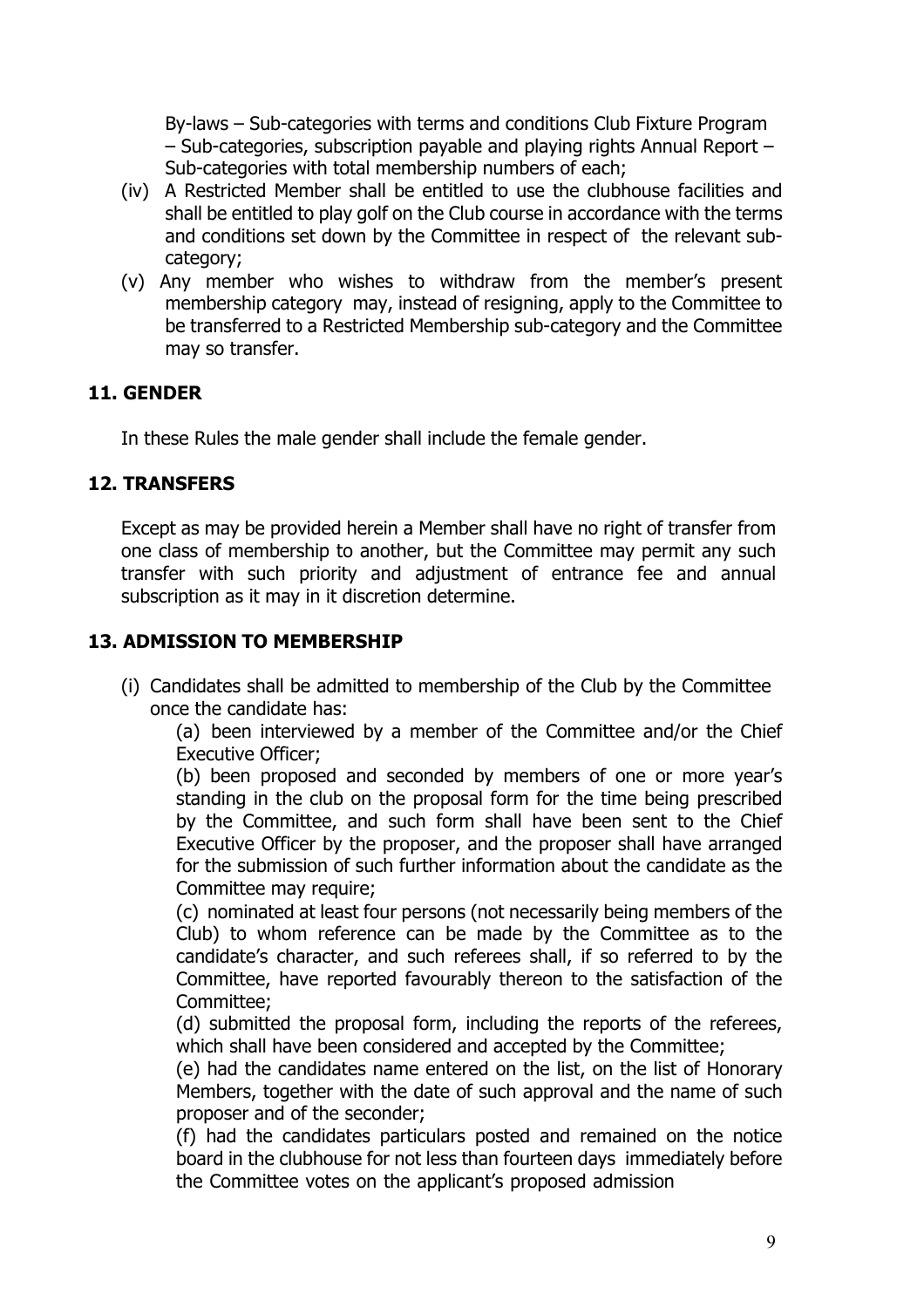during which time any member may make an objection/s to the proposal with the Chief Executive Officer. IN THE EVENT of an objection being lodged the Committee shall advise the objector/s in writing of its decision as to the admission or otherwise of the candidate and the reason therefore; (g) paid to the Chief Executive Officer or Honorary Treasurer the applicable entrance fee and annual subscription. Should the candidates nomination be withdrawn prior to admission or the candidate not be admitted in accordance with these Rules, then candidate shall be entitled to a refund of such entrance fee and annual subscription.

- (ii) Forthwith upon the receipt of a proposal for membership, particulars thereof shall be entered in order of time in which such proposal is receivedin a Proposed Members' Register to be kept by the Chief Executive Officer showing the full name and address of the person proposed and the time and date of the receipt by the Chief Executive Officer of the nomination. Every proposal for membership shall be dealt with and determined in the order of priority in which it is so recorded;
- (iii) The Committee shall vote on the proposal at a date convenient to the Committee;
- (iv) Candidates not approved shall not be proposed again for membership within a period of twelve months from that date;
- (v) During a candidate's period of Honorary Membership, the candidate's proposer and seconder shall arrange for the candidate to attend the Club and meet as many members as possible;
- (vi) On the admission of a candidate to membership the Chief Executive Officer shall, as soon as practicable thereafter give the new member noticethereof, and shall at the same time furnish the new member with a copy of the Rules of the Club;
- (vii) Every member admitted to membership shall be deemed to have agreed to be bound by the Rules of the Club;
- (viii) A Register of Members of the Club for the time being shall be kept on the Club's premises. Such register shall set forth the names in full, the occupations and addresses of all members of the Club and the date of the latest payment by each member of his annual subscription;
- (viii) Notwithstanding anything to the contrary herein contained, and subject to compliance with the Rules relating to admission, spouses and children of members who have been Full members of the Club for a period of three years or more shall be entitled to immediate admission as the case may be.

#### **14. RESIGNATION**

Any member may at any time, by giving notice in writing to theChief Executive Officer, resign his membership of the Club, but shall continue tobe liable for his annual subscription, unpaid entrance fee and all other arrears due and unpaid at the date of his resignation.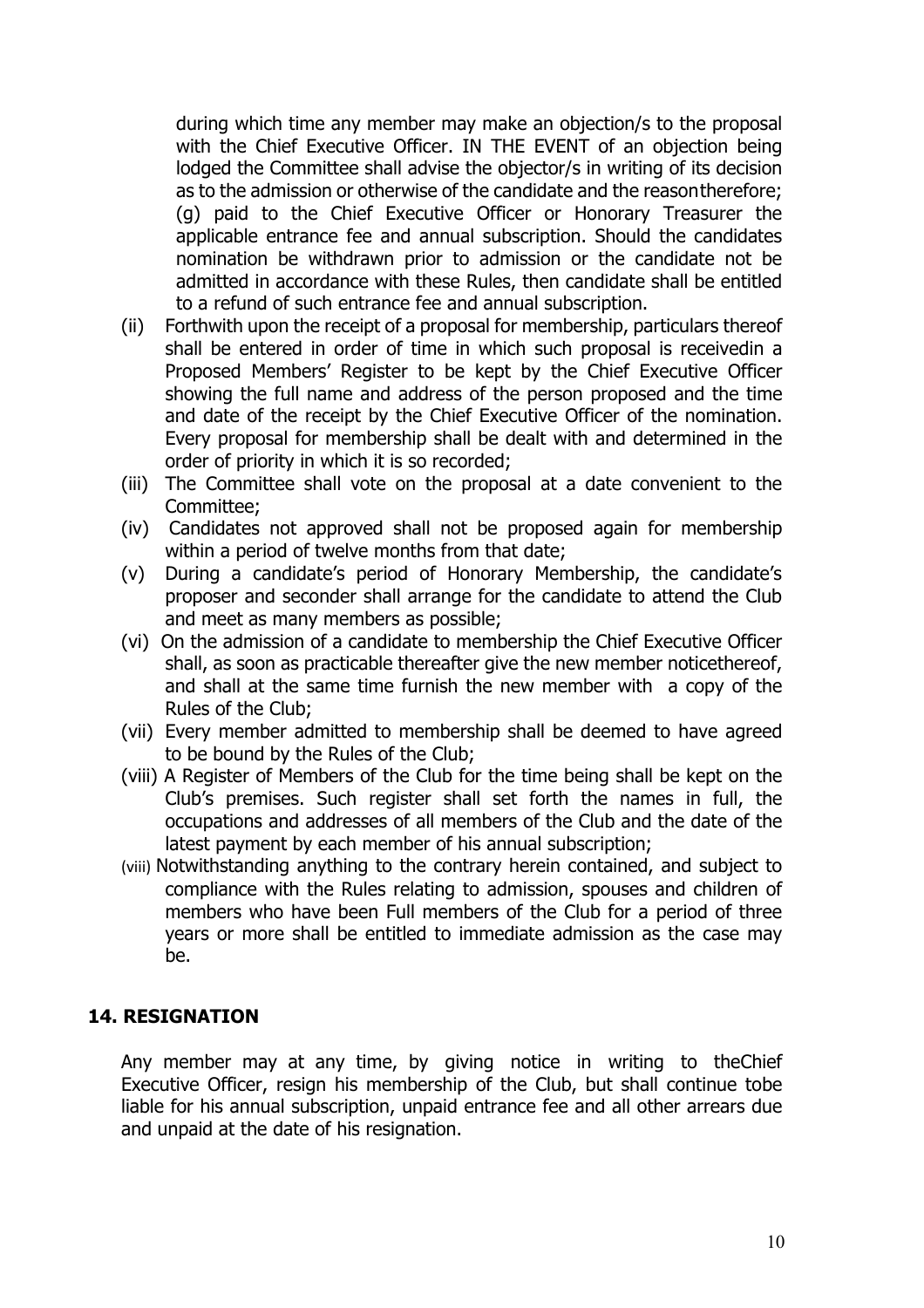## **15. DISCIPLINARY PROCEEDINGS**

- (i) The Committee has the power to reprimand, caution, suspend from any or all privileges of membership for such period as it considers fit, expel or accept the resignation of any member if, in its opinion, that member:
	- (a) Has refused or neglected to comply with any provision of these Rules or the Club's by-laws; or
	- (b) Is guilty of any conduct which is prejudicial to the Club's interests; or
	- (c) Is guilty of any conduct which is unbecoming of the member; or
	- (d) Is guilty of any conduct which renders the member unfit for membership.
- (ii) The Committee must comply with the following procedure when exercising its power under this Rule:

(a) The Club must give written notice to the member of any charge against the member alleging the relevant conduct under this Rule atleast fourteen (14) clear days before the meeting of the Committee at which the charge is to be heard. The notice will set out the facts, mattersand circumstance giving rise to the charge and include details of the range of potential penalties if the member is found guilty;

(b) The member is entitled to attend the meeting for the purpose of answering the charge or may answer the charge in writing;

(c) At the meeting, the member charged is entitled to call witnesses in his or her defence;

(d) If the member fails to attend the meeting, the Committee may hear the charge and, on the evidence before it, make a decision as to the member's guilt and, if found guilty, the separate decision as to penalty. However, the Committee must have regard to any written representations made to it by the member charged.

(e) The voting by the Committee members present at the meeting will be in such manner as is decided by the Committee. A resolution at the meeting will not be passed unless two-thirds majority of the members present vote in favour of that resolution.

(f) After the Committee has considered all the evidence put against the member, it must come to a decision in relation to the member's guilt in relation the charge. Once it has decided the issue of guilt, the Committee must, if the member has attended the meeting and has been found guilty, inform the member prior to considering any penalty.

(g) If the member has attended the meeting, he or she must be given a further opportunity to address the Committee in relation to the penalty appropriate to the charge of which he or she has been found guilty.

(h) Any decision of the Committee at the meeting or any adjournment thereof is final and the Committee is not required to give any reason for its decision.

(iii) In the event that a notice of charge is issued to a member pursuant to this Rule 15, the Committee has power to suspend immediately that member from any or all privileges of membership until the charge is heard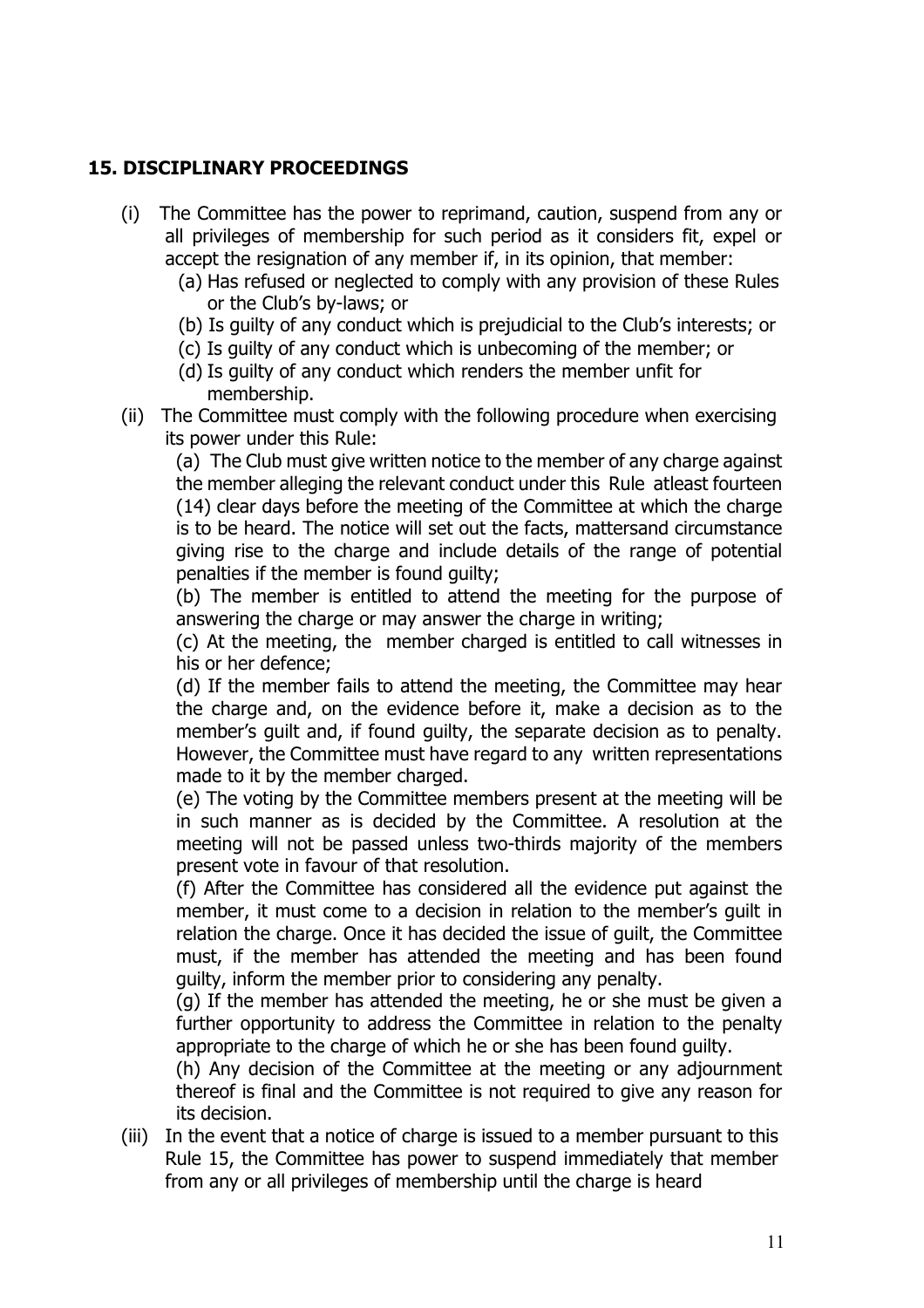and determined. Notice of an immediate suspension imposed by the Committee on a member must be notified in writing to that;

(iv) Notwithstanding Rule 23(iii), the Committee may only delegate it's powers under this Rule to a Disciplinary Committee pursuant to Rule 15A.

### DISCIPI INARY COMMITTEE

- 15A (i) The Committee may by resolution delegate all of its powers and functions given to a Committee by Rule 15 to a Disciplinary Committee comprising not fewer than seven members of the Club selected by the Committee.
	- (ii) The Disciplinary Committee shall conduct its activities in accordance with the procedures referred to in Rule 15 except that:

(a) The quorum for the Disciplinary Committee shall be five members of the Club; and

(b) All references to the Committee in Rule 15 shall be read as being references to the Disciplinary Committee.

(iii) The Committee shall have power to review a decision of the Disciplinary Committee or order a fresh hearing of any matter determined by the Disciplinary Committee and shall have the power to impose any penalty permitted by Rule 15 on the member charged in substitution for that imposed by the Disciplinary Committee provided that:

(a) The procedure set out in Rule 15 is followed; and

(b) The member is notified that the Committee is exercising the power under this Rule 15A (iii) within forty-two (42) days of the date on which the Disciplinary Committee meeting was held.

(iv) The Committee shall have power by resolution to revoke any delegation to the Disciplinary Committee pursuant to Rule 15A (i) and may hear and determine any charge against a member which by reason of the nature of or the seriousness of the allegations giving rise to the charge, or the identity of or the position or office held by the member, the Committee considers that it would not be appropriate for the charge to be heard by the Disciplinary Committee.

### SUSPENDED MEMBER

15B Any member suspended pursuant to Rules 15 and 15A shall during the period of such suspension not be entitled to:

(a) Attend at the premises or use any of the facilities of the Club for any purpose without the permission of the Committee; or

(b) Participate in any of the social or sporting activities of the Club without the permission of the Committee; or

(c) Attend or vote at any meeting of the Club; or

(d) Nominate or be elected or appointed to the Committee; or

(e) Vote in the election of the Committee; or

(f) Propose, second or nominate any eligible member for any office of the Club or for any class of membership of the Club.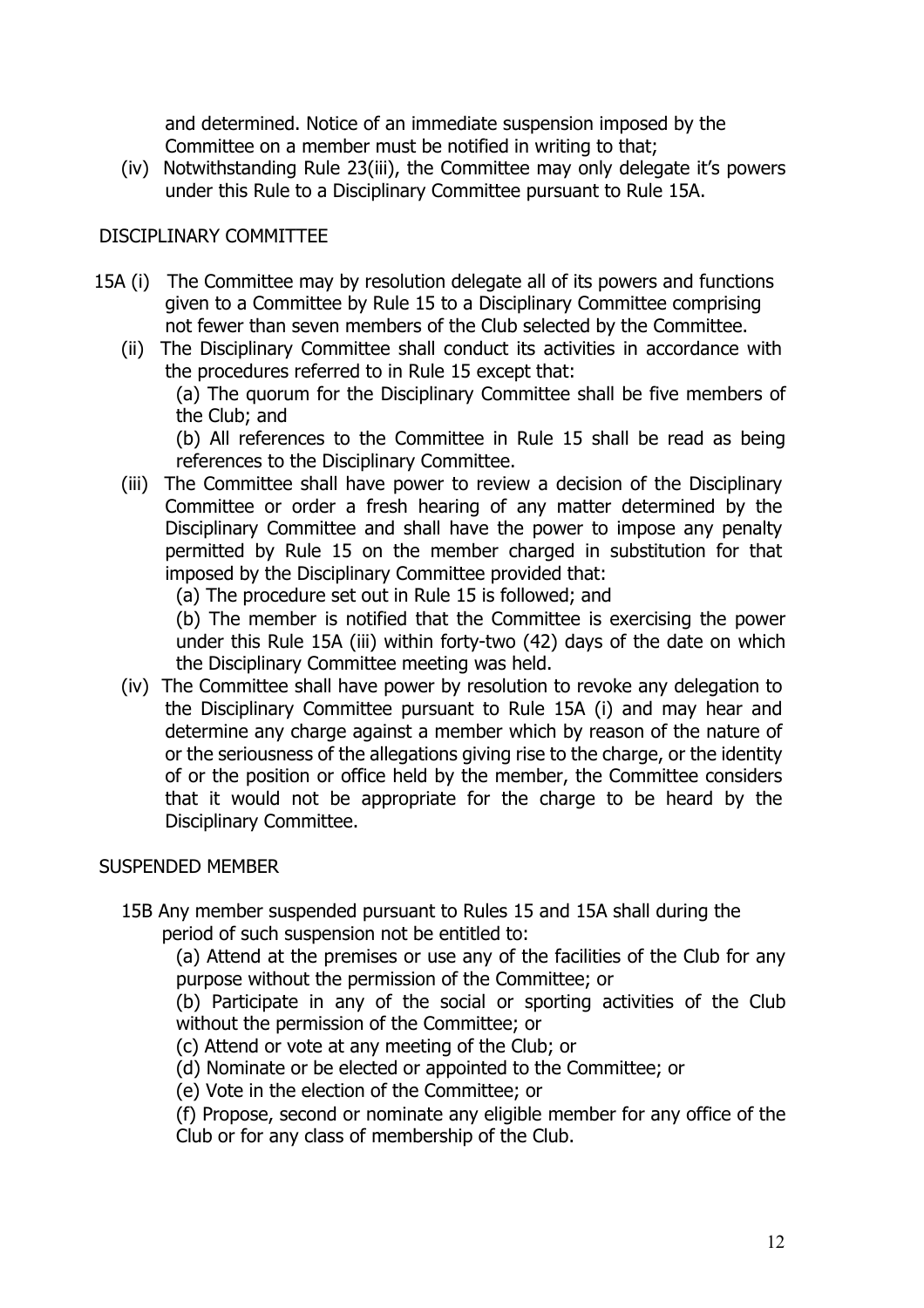### **16. CESSATION OF MEMBERSHIP**

Any person ceasing to be a member of the Club, whether by resignation, expulsion, death, failure to pay the annual subscription, unpaid moneys due or otherwise, shall forfeit, ipso facto, their right to or claim upon the Club and its property by reason of their membership.

### **17. RE-ENTRY**

- (i) Any person who has previously resigned or otherwise forfeited their membership of the Club may, at the discretion of the Committee, but subject to the provisions herein contained relating to membership and admission, be submitted for membership of the Club, and if re-admitted shall pay the difference, if any, between the entrance fee at the date of their original admission to the Club and that current for the category of members to which they desire re-admission to.
- (ii) A member re-entering the Club pursuant to this Rule shall enjoy noprivilege or priority whatsoever by virtue only of their former membership,however the Committee may also in its discretion remit the entrance feeor any part thereof payable by any such person.

### **18. OFFICE BEARERS**

- (i) The following Office Bearers of the Club shall be elected from time to time by those classes of members entitled to vote on the day of the Annual General Meeting and shall hold office until the cessation of business at the following Annual General Meeting except as otherwise provided in these Rules:
	- (a) President
	- (b) Vice President
	- (c) Men's Captain
	- (d) Women's Captain
	- (e) Honorary Treasurer
- (ii) (a) All nominees for the Office Bearers except for the Men's Captain or the Women's Captain shall be either Life Members, Full Members or Senior Members of two or more years' continuous Life and/or Full and/or Senior Membership in the Club as at the date of nomination for election and shall be entitled to vote. No member who has held the office of President, Vice President, Men's Captain, Women's Captain or Honorary Treasurer for three consecutive years shall be eligible for re-election to that office until he has ceased to hold such office for a period of at least one year. Nothing hereincontained shall restrict the eligibility of a member who has held any of the above offices for a period of three consecutive years or less for election to any other office or to the General Committee. (b) The nominee for Men's Captain or Women's Captain, as the case may be, shall be either a Life Member, Full Member or Senior Member of two or more years' continuous Life and/or Full and/or Senior Membership in the Club as at the date of nomination for election and shallbe entitled to vote and/or a Full Member who for at least five years prior to the date of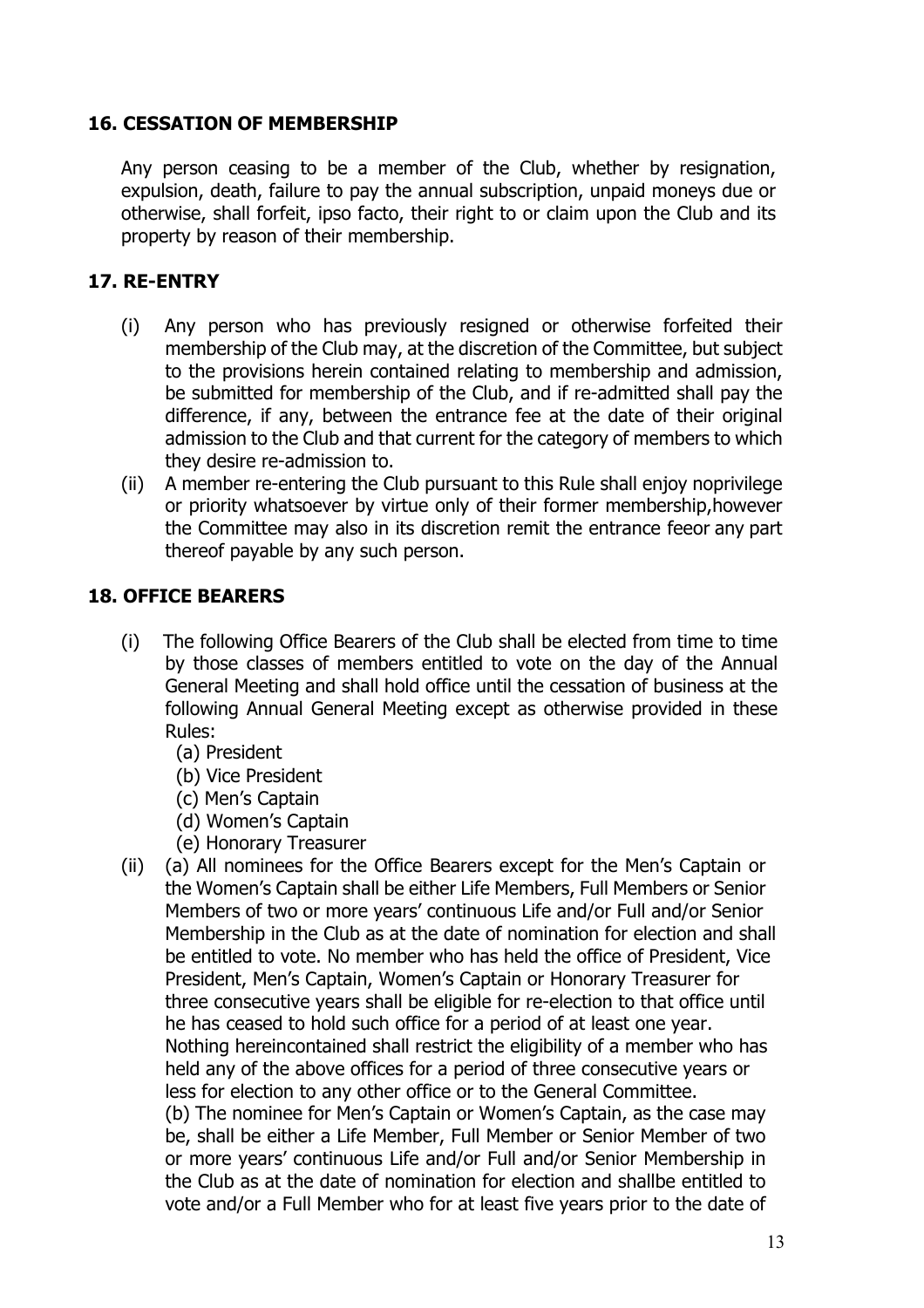nomination was previously a Full Member and/or a Six Day Member and/or a Transition Member and has upgraded their membership to be a Full Member in the twelve months prior to the date of nomination.

(c) A nominee for Men's Captain shall only be any person who would be required to pay a capitation fee as a male to Golf Australia.

(d) A nominee for Women's Captain shall only be any person who would be required to pay a capitation fee as a female to Golf Australia.

(iii) The President, Vice President, Men's Captain, Women's Captain and Treasurer shall be ex-officio members of all sub-committees of the Club.

## **19. EXECUTIVE COMMITTEE**

Rule deleted at Extraordinary General Meeting on 21<sup>st</sup> August 2013

### **20. GENERAL COMMITTEE**

- (i) There shall be a General Committee which shall consist of: (a) The Office Bearers; and (b) Four (4) elected members being Life Members, Full Members or Senior Members of two or more years' continuous Life and/or Senior and/or Full Membership in the Club as at the date of nomination for election and entitled to vote. These Committeepersons shall be elected on the day of the Annual General Meeting and shall hold office until the day of the Annual General Meeting next but one after the date of their election PROVIDED THAT, if on the day of any Annual General Meeting there shall be more than two (2) elected members whose term of office will not for any reason come to an end on that day,as many of such members as is necessary to reduce their number totwo (2) shall be chosen by lot to retire, and shall retire on the date of such Annual General Meeting.
- (ii) Office Bearers and members of the Committee shall retire on the cessation of the business of the meeting at which their successors are elected;
- (iii) Where the term "Committee" is used in these rules it shall be taken to mean the General Committee unless otherwise specified.

## **21. ELECTION OF OFFICE BEARERS AND COMMITTEE (members)**

- (i) At least six (6) weeks before the date of the Annual General Meeting the Chief Executive Officer shall post a notice on the notice board at the clubhouse that nominations may be made of candidates as Office Bearers and other Committee members for the ensuing period of office as prescribed by these Rules;
- (ii) Nominations must be made in writing, signed by two members, being either Life Members, Full Members, Senior Members or Provisional Members of two or more years' standing in the Club entitled to vote (with the nominee's written consent thereon or attached thereto) and delivered to the Chief Executive Officer at least twenty-one (21) clear days prior to the date of the Annual General Meeting and the Chief Executive Officer, upon closing of nominations shall post the names on the notice board at the clubhouse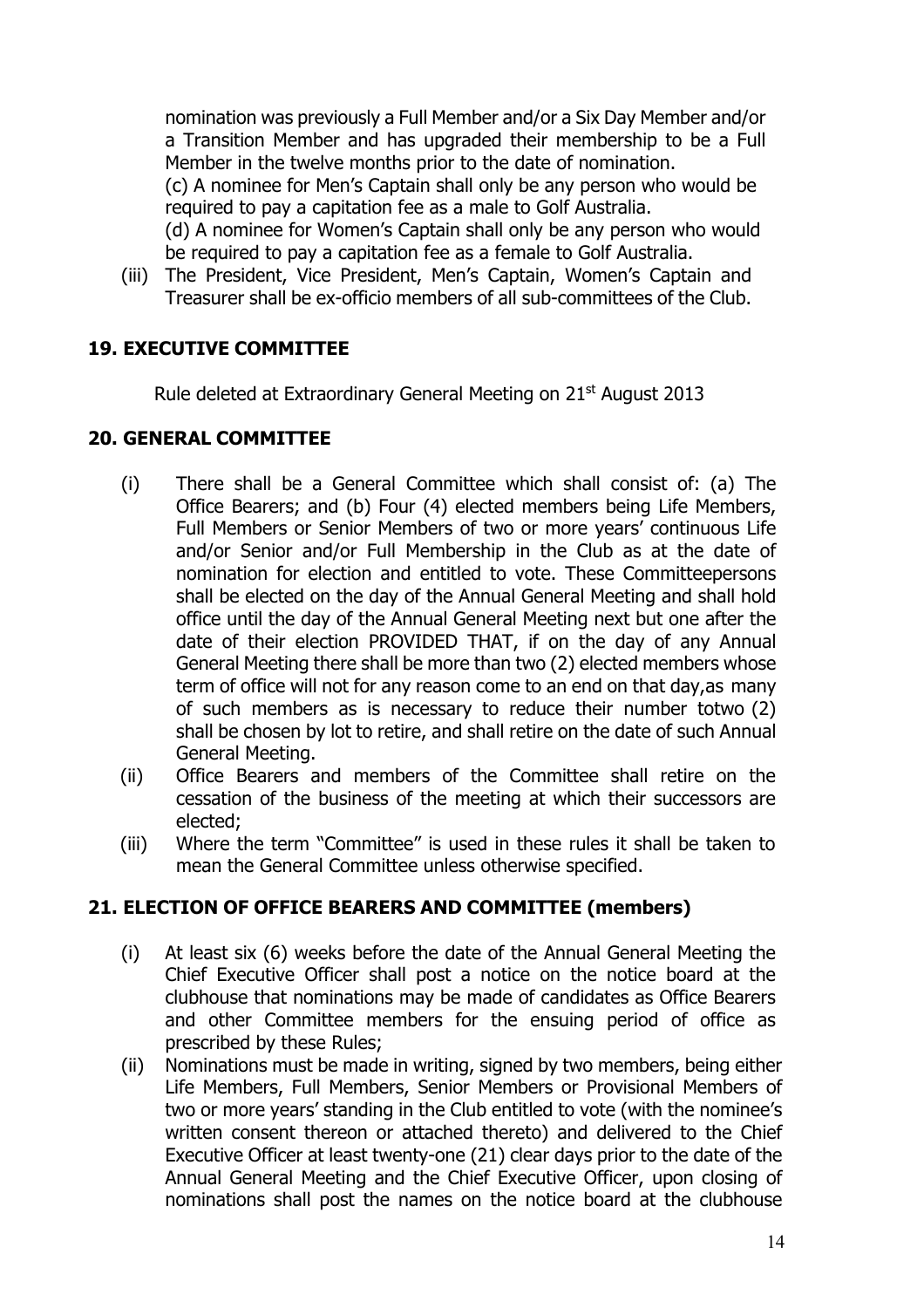together with the names of their respective proposers and seconders;

- (iii) If more than the required number are nominated for election an election by ballot shall take place, closing at 5.30 p.m. on the day preceding the chairman of the Annual General Meeting shall declare those submitted duly elected. The holding of a ballot for Office Bearers and/or other Committee members as herein provided shall be deemed to be a meeting of members;
- (iv) The Committee shall appoint a Life Member, Full Member or Senior Member to be the Returning Officer for the purposes of the ballot for the election. The Returning Officer shall be provided with a ballot box which shall be locked by him and placed at the opening of the ballot in the Club premises to receive ballot papers;
- (v) Ballot papers shall be prepared by the Returning Officer containing only the names of the candidates for the respective positions in alphabetical order and an indication as to which members who are due to retire from Committee. Each member who is entitled to vote shall receive a ballot paper from the Returning Officer either by delivery or by post. Each member voting must vote for as many candidates as there are vacancies for the respective positions and the member shall strike out any names of candidates the member may not desire to vote for retaining on the ballot paper the required number of candidates necessary to fill the vacant offices. The member shall enclose the ballot paper in a small envelope marked "Ballot Paper", seal it and on the inside of "the flap" of a larger envelope forwarded to the member sign their name and record their membership number. The member shall enclose the small envelope in the larger envelope and after sealing same, return the documents to the Returning Officer either by delivery or post when it shall be deposited in the ballot box. A member's vote will be invalid should the member fail to vote for the required number of candidates necessary to fill the vacant offices or should the member fail to sign and record their membership number on the inside flap of the larger envelope. A member's vote must be received on or before the closing time on the day of the ballot;
- (vi) The Chief Executive Officer shall, when forwarding the ballot papers to the members entitled to vote, include a separate notice giving the names of the respective proposers and seconders of the candidates. Ballot papers shall be delivered personally or posted to members entitled to vote at least fourteen (14) days before the date of the Annual General Meeting;
- (vii) The ballot box shall immediately after the time declared for the closing of the ballot be removed by the Returning Officer and shall be opened by the Returning Officer in the presence of two scrutineers (to be appointed by the President or his deputy for the time being) and the counting of votes proceeded with;
- (viii) The Returning Officer shall report in writing the result of the ballot to the chairperson of the Annual General Meeting for announcement of theresults. Upon declaration of the result at the Annual General Meeting, the Returning Officer shall destroy the ballot papers;
- (ix) If two or more candidates obtain an equal number of votes, the chairperson of the Meeting shall have sufficient casting votes to enablehim to decide the issue;
- (x) In the event of there not being sufficient candidates nominated, the Committee shall be at liberty to fill the remaining vacancies as if they were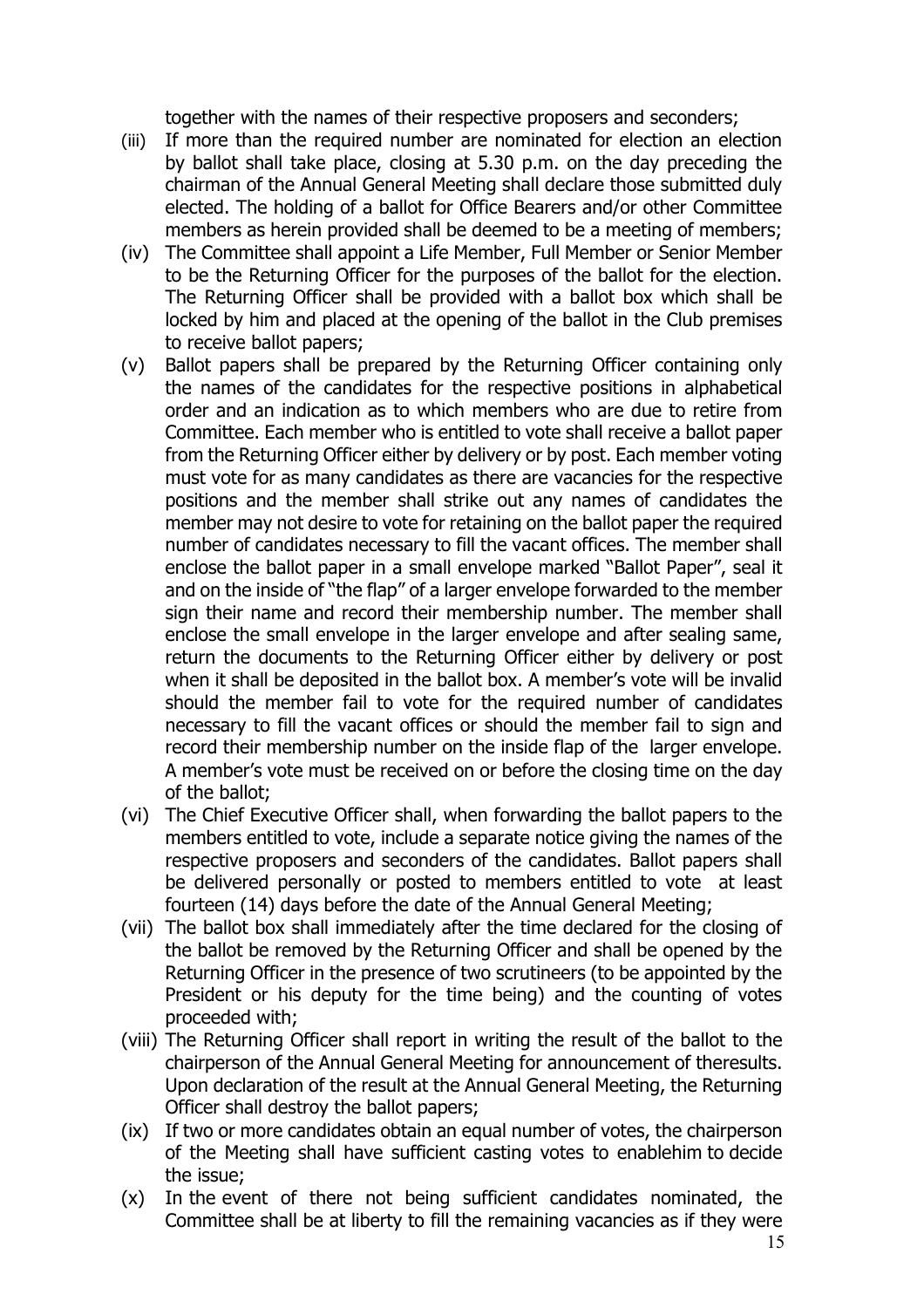casual vacancies.

### **22. COMMITTEE VACANCIES**

- (i) If at any time the majority of the elected members of the General Committee shall signify in writing their desire to retire simultaneously from office an Extraordinary General Meeting of members shall be called to fill the places of such elected members and the provisions of the Rules relating to elections shall mutatis mutandis apply to such meeting and the proceedings thereat. The retiring members shall (if willing) be eligible for re-election.
- (ii) A member of the General Committee may retire from office upon giving one week's notice in writing to the Chief Executive Officer of their intention to do so and such resignation shall take effect upon the expiration of such notice or its earlier acceptance by the Committee.
- (iii) A General Committee member shall forthwith be removed from office: (a) If he be convicted of a felony or misdemeanour or be on indictment; or;

(b) If he shall become lunatic or of unsound mind; or

(c) If he become bankrupt or enter into any composition with hiscreditors or liquidate his affairs by arrangement with creditors; or

(d) If he absent himself from the meetings of the relevant Committee for three consecutive meetings without special leave of absence from the relevant Committee and the relevant Committee resolves that his office be vacated; or

(e) If for any reason he shall cease to be a Member of the Club; or

(f) If he shall die,

AND an appeal shall not lie from such removal.

(iv) Subject to sub-rule 22(i):

(a) Any casual vacancy arising in the position of Patron or any member of the Committee may be filled by a decision of the Committee and such person shall hold office only until the next succeeding Annual General Meeting; and

(b) The continuing members of the relevant Committee may act notwithstanding any vacancy in their body, but so that if the number falls below a quorum as herein provided the relevant Committee shall not act except for the purpose of filling vacancies.

## **23. POWERS OF COMMITTEE**

(i) Subject to the provisos contained herein, the business and general affairs of the Club shall be under the management of the Committee, who shall have full control of the income and property of the Club and absolute authority regarding its disposition and in the conduct of all affairs of the Club, except insofar as is expressly provided in these Rules. In particular,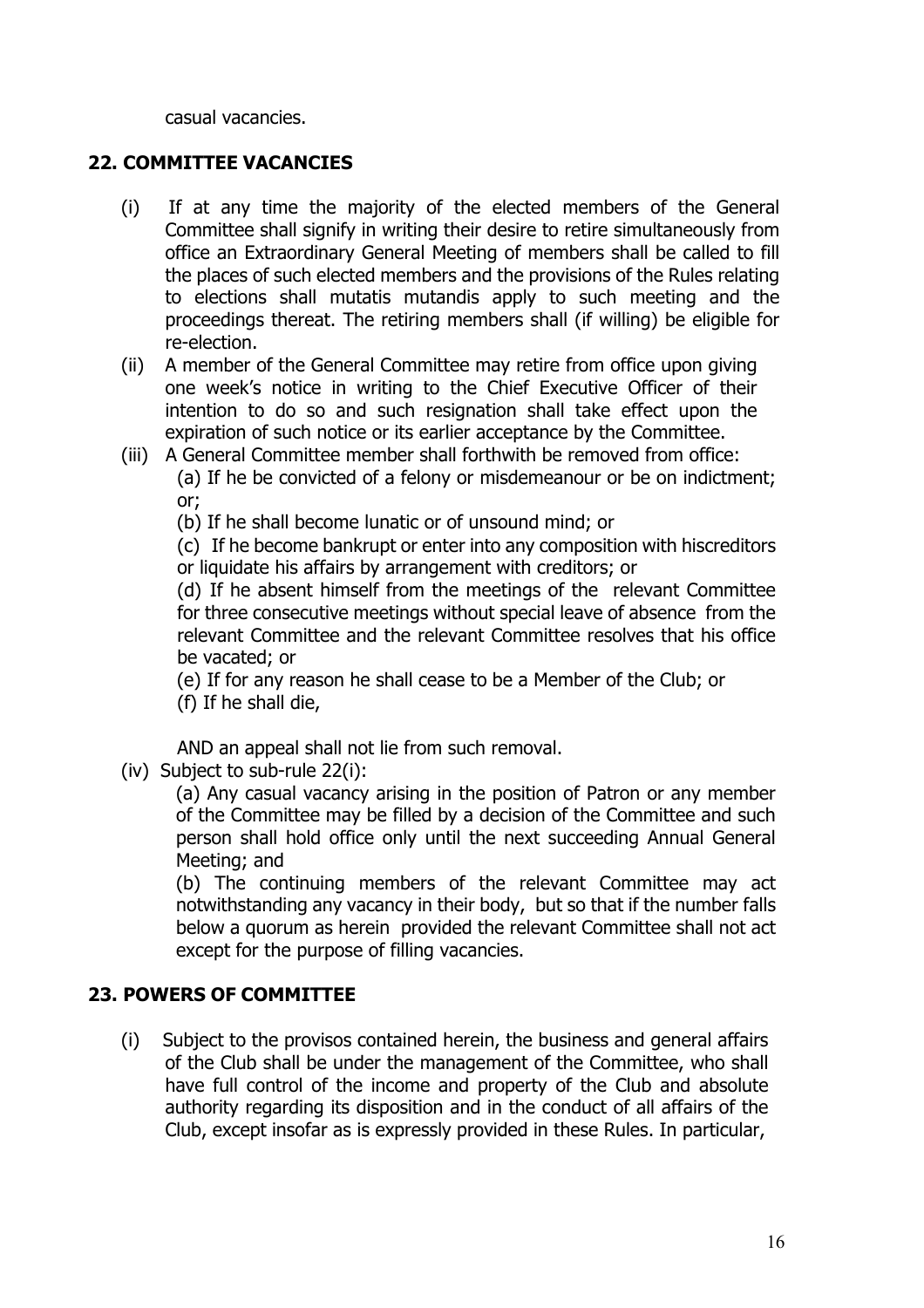but without derogating from the general powers hereinbefore conferred, the Committee shall exercise the powers of the Club defined in Rule 3 and also shall have power:

(a) To appoint from among their number or other members of the Club, sub-committees to act for the purposes which from time to time the Committee may think desirable and to delegate to any such subcommittee such powers as the Committee thinks fit and to revoke or alter any such appointments or delegations from time to time;

(b) To appoint any delegate or delegates to represent the Club for any purpose with such power as may be thought fit;

(c) To engage, control and dismiss the Club's servants and employees and paid officials;

(d) Subject to the provisions of Rule 7 hereof, to limit from time to time the number of members, or the number of any of the classes of members, and to open or close the list of members or any of the classes of membership at any time;

(e) At any time and from time to time to appoint any member eligible for election to the Committee to fill a casual vacancy in the offices of Patron, President, Vice President, Men's Captain, Women's Captain, and Honorary Treasurer or as a Committeeperson, but any member so appointed shall hold office only until the next succeeding Annual General Meeting;

(f) To cause to be opened banking accounts in the name of the Club into which all moneys received shall be paid as soon as possible after receipt;

(g) To make and from time to time rescind and alter any by-laws or regulations for or with respect to:

(i) The arrangements, control of play, competitions and matches including competition and visitors' fees;

(ii) The determination of the playing rights of the various classes of members;

(iii The determination of the privileges which the various classes of members shall have over the Club's facilities;

(iv) The management and control of caddies;

(v) The upkeep, control and management of the course generally;

(vi) The conduct and management of the Clubhouse;

(vii) The use of the Course and Clubhouse by members andvisitors; (viii) Enforcing the observance of any such by-law or regulation by suspension from the enjoyment of all or any of the privileges of membership;

(ix) The conduct and attire of members both on the Course and in the Clubhouse;

(x) The management control and well being of the Club and its members;

PROVIDED ALWAYS that any such by-law or regulation may be rescinded or altered by a resolution of a General Meeting of members, subject to the conditions hereinafter made applicable to the rescission or alteration of a Rule of the Club. Any by-laws or regulations made under this sub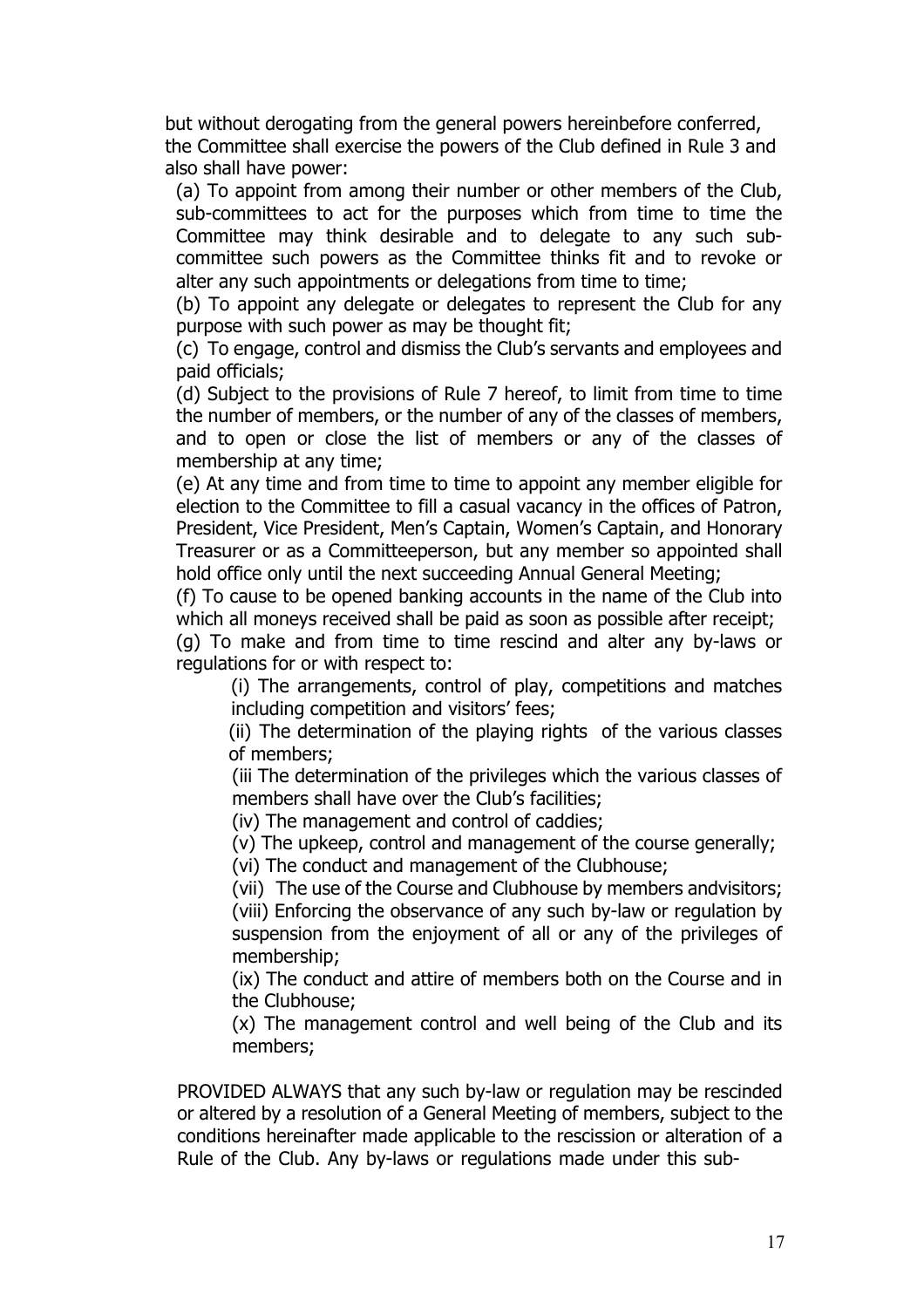rule shall come into force and have the full authority of a Rule of the Club on being published on the club website, in the club fixture programme and/or on the Notice Board in the Clubhouse.

(ii) To recommend to a General Meeting of the Club, the terms of reference for the formation of one or more Standing Committee(s) which shall include two or more members who shall be elected to serve beyond the term of the Committee which appointed them. Such Standing Committee terms of reference may only be amended by the vote of a majority of members at a General Meeting.

## **24. COMMITTEE MEETINGS**

- (i) The Committee shall meet at least once in each month and in addition as required upon notice in writing from any of the President, Vice President, Men's Captain, Women's Captain, Honorary Treasurer or Chief Executive Officer;
- (ii) The Chief Executive Officer shall upon the request of (such request to be in writing and detailing the matter to be raised at such Meeting) two members of the General Committee convene a Meeting of the General Committee;
- (iii) Subject to sub-rules above, either Committee may meet for the dispatch of business, adjourn and otherwise regulate its meetings or proceedings as it thinks fit;
- (iv) At any General Committee Meeting five (5) members shall form a quorum;
- (v) Questions arising at any General Committee meeting shall be decided by a majority of votes and in the case of an equality of votes the chairperson shall have a primary and a casting vote. The provisions of Rule 25 relating to the appointment of the chairperson of a meeting shall mutatis mutandis apply to meetings;
- (vi) All acts done by any member of the General Committee or sub-committee or delegate or by any person acting as a member of the relevant committee shall, notwithstanding that it shall afterwards be discovered that there was some defect in the appointment of such committee, or delegate or person acting as aforesaid, or that they or any of them be disqualified, be as valid if every such person had been duly appointed andwas qualified to be a member of the General Committee, sub-committee or delegate or to act as a member of the relevant Committee;
- (vii) A resolution in writing signed by all members of the General Committee shall be as valid and effectual as if it had been passed at a Meeting of the relevant Committee duly called and constituted;
- (viii) Those present at a General Committee meeting shall sign a book to be kept for that purpose by the Chief Executive Officer;
- (ix) The Chief Executive Officer shall cause full and accurate minutes of all questions, matters, resolutions and other proceedings of every General Committee meeting to be entered in a book to be open for inspection at all reasonable times by any financial Member who previously applies to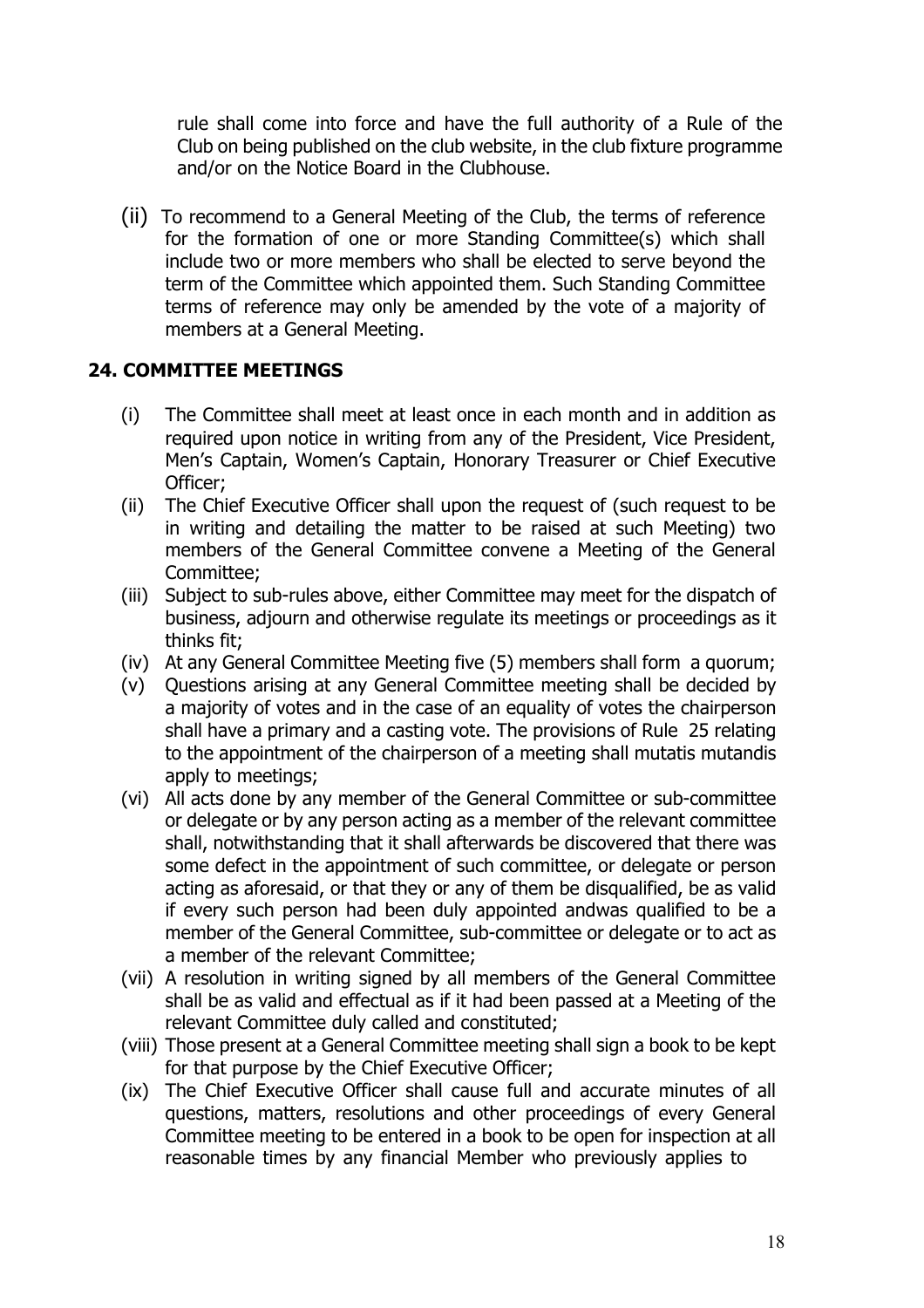the Chief Executive Officer for that inspection. For the purposes of ensuring the accuracy of the writing of such minutes, the minutes ofevery General Committee Meeting shall be signed by the chairman of thatmeeting or the chairman of the next succeeding meeting verifying their accuracy.

## **25. GENERAL MEETINGS**

- (i) The quorum for a General Meeting shall be forty-five (45) members being Life Members, Senior Members, Full Members or Provisional Members;
- (ii) No business shall be transacted at any General Meeting unless the requisite quorum shall be present at the commencement of the business;
- (iii) If, within fifteen (15) minutes from the time appointed for the meeting, a quorum is not present, the Meeting, if it be an Extraordinary General Meeting, shall be dissolved, but if it be an Annual General Meeting, it shall stand adjourned to the same day in the next week at the same time and place, or to such other day, time and place as the Committee may by notice to the members appoint. If at such adjourned Meeting a quorum isnot present, the Meeting may, in the discretion of the Committee, be adjourned to a date and place to be fixed by the Committee or may be dissolved;
- (iv) The President of the Club shall be entitled to take the chair at every General Meeting. In the absence of the President, the Vice President shall take the chair at all meetings, and in the absence of both the Presidentand the Vice President, either the Men's Captain or the Women's Captain (as they may decide or by lot) shall take the chair. If there be otherwise no chairman, or if at any Meeting none of the abovementioned entitled to take the chair shallbe present within fifteen (15) minutes after the time appointed for holdingsuch meeting or if any person eligible to act as chairman shall be unwillingto act, the members present shall choose one of their number to be chairman;
- (v) At any General Meeting, a declaration by the Chairman that a resolution has been carried, or carried by a particular majority, or lost, or not carried by a particular majority and an entry to that effect made in the minute book of proceedings, shall be conclusive evidence of the fact without proofof the number or proportion of votes recorded in favour of or against such resolution;
- (vi) The Chairman of a General Meeting may, with the consent of the meeting, adjourn the same from time to time and from place to place, but no business shall be transacted at any adjourned meeting other than the business left unfinished from the meeting from which the adjournment took place. A resolution passed at any adjourned meeting shall for purposes be treated as having been passed on the date when it was infact passed and shall not be deemed to be passed on any earlier date;
- (vii) The Chief Executive Officer shall cause full and accurate minutes of all questions, matters, resolutions and other proceedings of every General Meeting to be entered in a book to be open for inspection at all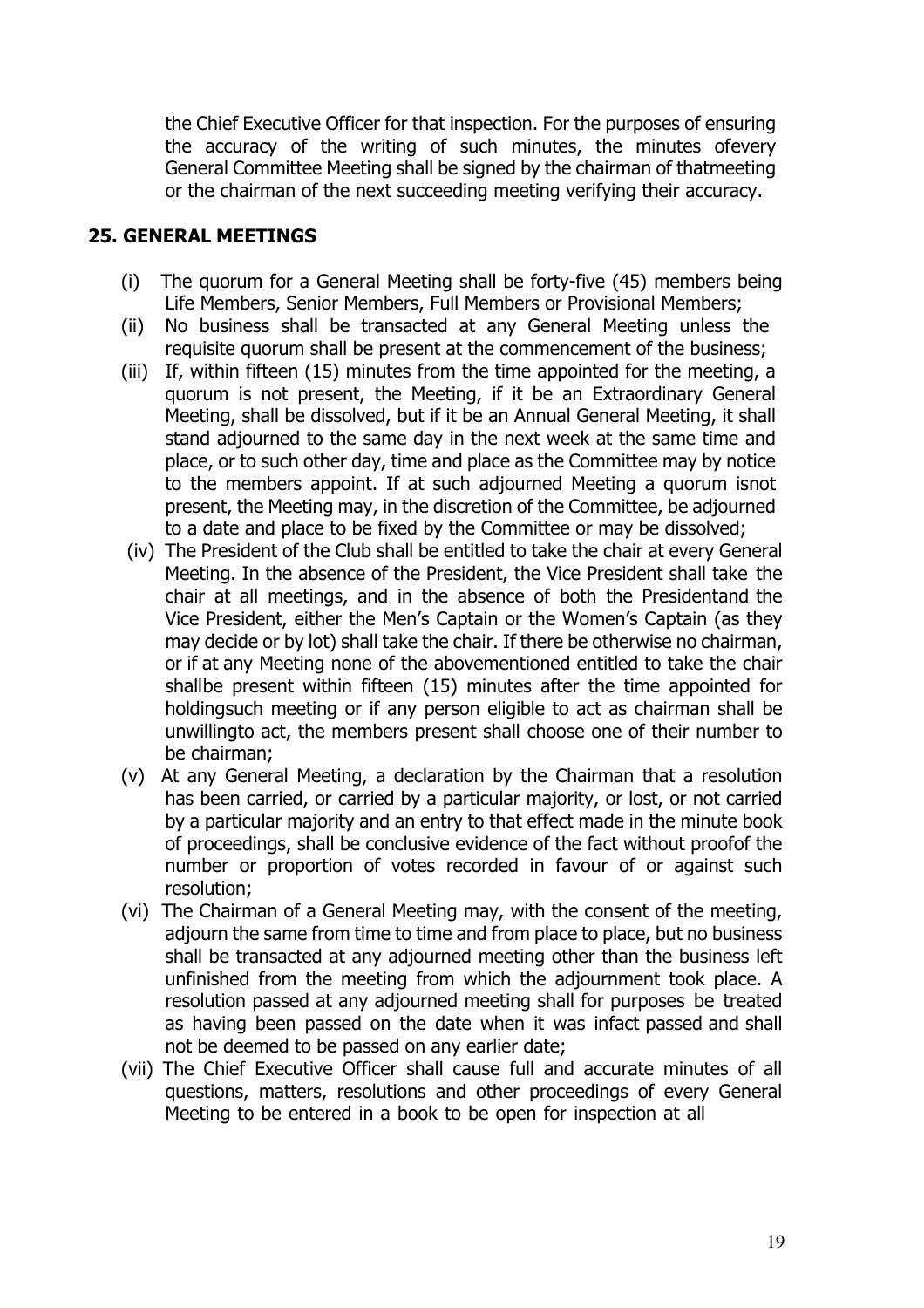reasonable times by any financial member who previously applies to the Chief Executive Officer for that inspection. The minutes of every General Meeting shall be signed by the chairman of that meeting or the chairman of the next succeeding General Meeting or the chairman of the next General Committee meeting verifying their accuracy.

### **26. ANNUAL GENERAL MEETINGS**

- (i) The Annual General Meeting of the Club shall be held at least once in every period of twelve months within three months after the close of thefinancial year at such time and place as the Committee may determine;
- (ii) The business of the meeting shall be:
	- (a) The consideration and adoption of the Annual Report;

(b) The consideration and adoption of the Audited Balance Sheet and Statement of Accounts;

- (c) The election of Office-Bearers and Committeepersons;
- (d) The election of an Auditor or Auditors;
- (e) The consideration of any proposed resolutions;

(f) Such other business as shall have been specified in the notice convening the meeting or as may be properly brought before the meeting – for any business to be "properly brought" before the meeting in accordance with this sub-rule, written notice thereof must be given to the Chief Executive Officer at least forty eight (48) hours prior to thedate of the meeting but such business may only be discussed and not voted upon.

- (iii) Any member who proposes that a resolution be put at an Annual General Meeting must submit the proposed resolution in writing to the Chief Executive Officer at least twenty one (21) clear days prior to the date of the Annual General Meeting, and such resolution must be signed by the proposer and a seconder;
- (iv) At least seven (7) clear days' notice of such meeting shall be sent by the Chief Executive Officer to members of all classes provided that no proposed alteration of these Rules shall be dealt with except in accordancewith Rule 41;
- (v) A copy of the audited financial statement with a report upon the affairs of the Club, and, in the event that a ballot for election has not beennecessary, a list of the candidates for election shall be posted to members of all classes at least seven (7) days before the Annual General Meeting.

## **27. EXTRAORDINARY GENERAL MEETINGS**

(i) An Extraordinary General Meeting may be called by direction of the General Committee at any time. In addition an Extraordinary General Meeting shall be called by the Chief Executive Officer within fourteen (14) days after the receipt of a requisition to that effect signed by not less than forty-five (45) members of the Club specifying the subject to be discussed at such meeting;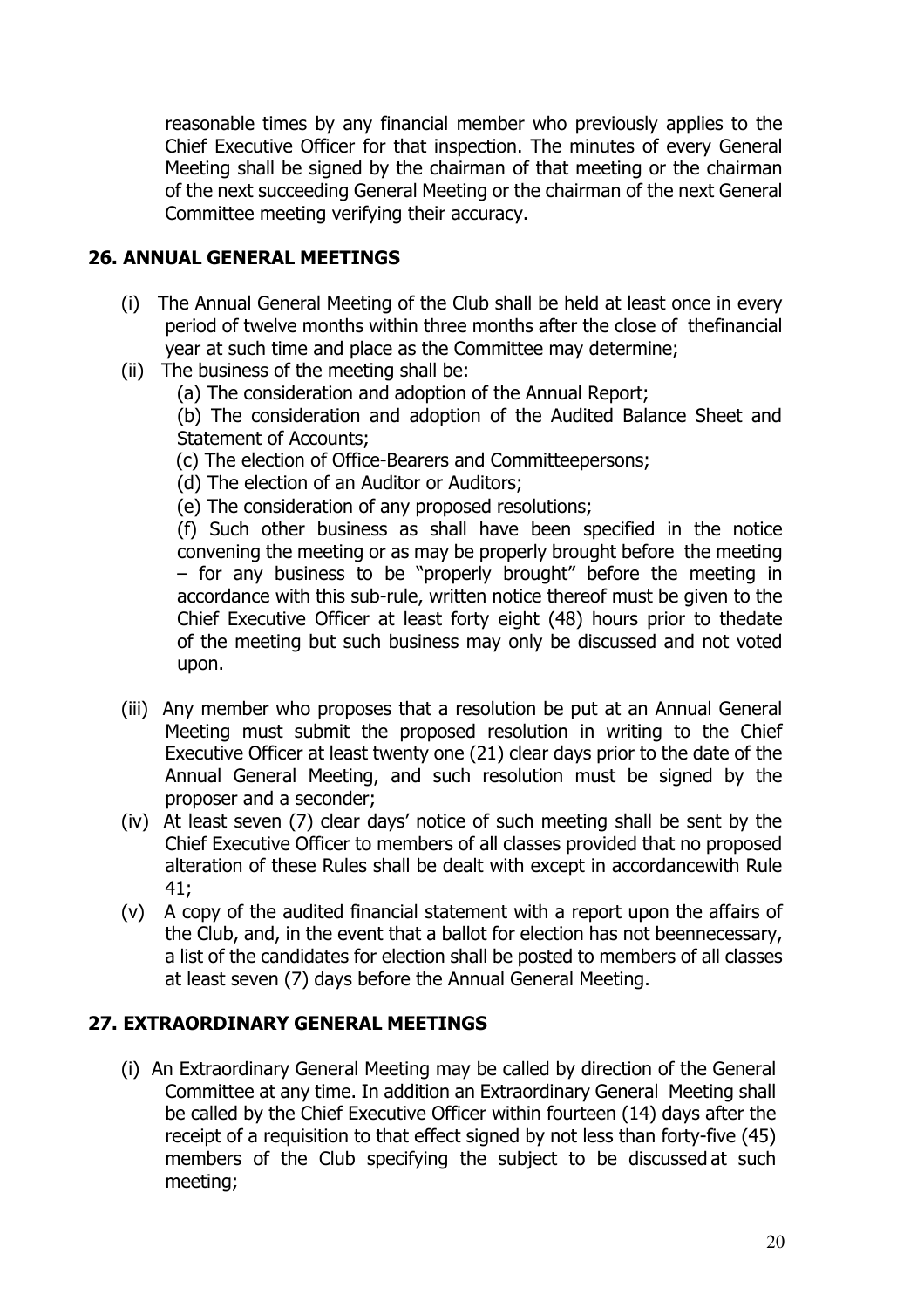- (ii) Notice of any such Meeting specifying the matter to be discussed shall be posted on the notice board in the Clubhouse, and shall be sent by post to all Members entitled to vote by the Chief Executive Officer at least seven (7) clear days prior to the date fixed for the holding thereof;
- (iii) No business shall be transacted at an Extraordinary General Meetingexcept that of which notice shall have been given as aforesaid;

## **28. VOTING**

- (i) At any General Meeting every question shall, unless otherwise demanded or by these Rules provided, be decided by a show of hands by members present and entitled to vote and no vote by proxy shall be permitted;
- (ii) On a show of hands, or on a poll or on a ballot paper, every Life Member, Full Member, Provisional Member or Senior Member shall have one vote. No other class of member shall be entitled to vote;
- (iii) At any General Meeting the chairman shall have both a primary and a casting vote.;
- (iv) No member whose subscription, or part thereof, is more than one month in arrears at the time of the meeting shall be entitled to attend or vote at any General Meeting of the Club provided that, any member who has elected to pay, and has paid his subscription in two half yearly instalments in accordance with the provisions of Rule 32(i) will not be considered to be in arrears;

### **29. ATTENDANCE BOOK**

Those present at a General Meeting, Annual General Meeting or Extraordinary General Meeting shall sign a book to be kept for that purpose by the Chief Executive Officer.

### **30. FEES AND SUBSCRIPTIONS**

(i) (a) Subject to the provisions of sub-rule (d) below, the entrance fees, annual subscriptions, green fees, levies and other dues for the classes of membership of; Full Member, Senior Member,

Provisional Member and

Six Day Member

shall be determined by the members of the Club in General Meeting. (b)The Committee shall have the power to set the entrance fees, annual subscriptions, green fees, levies and other dues for the other classes and sub-categories of membership.

(a) A list of such entrance fees, annual subscriptions, green fees, levies and other dues for each class and sub-category of membership shall be set out in the annual fixture calendar of the Club.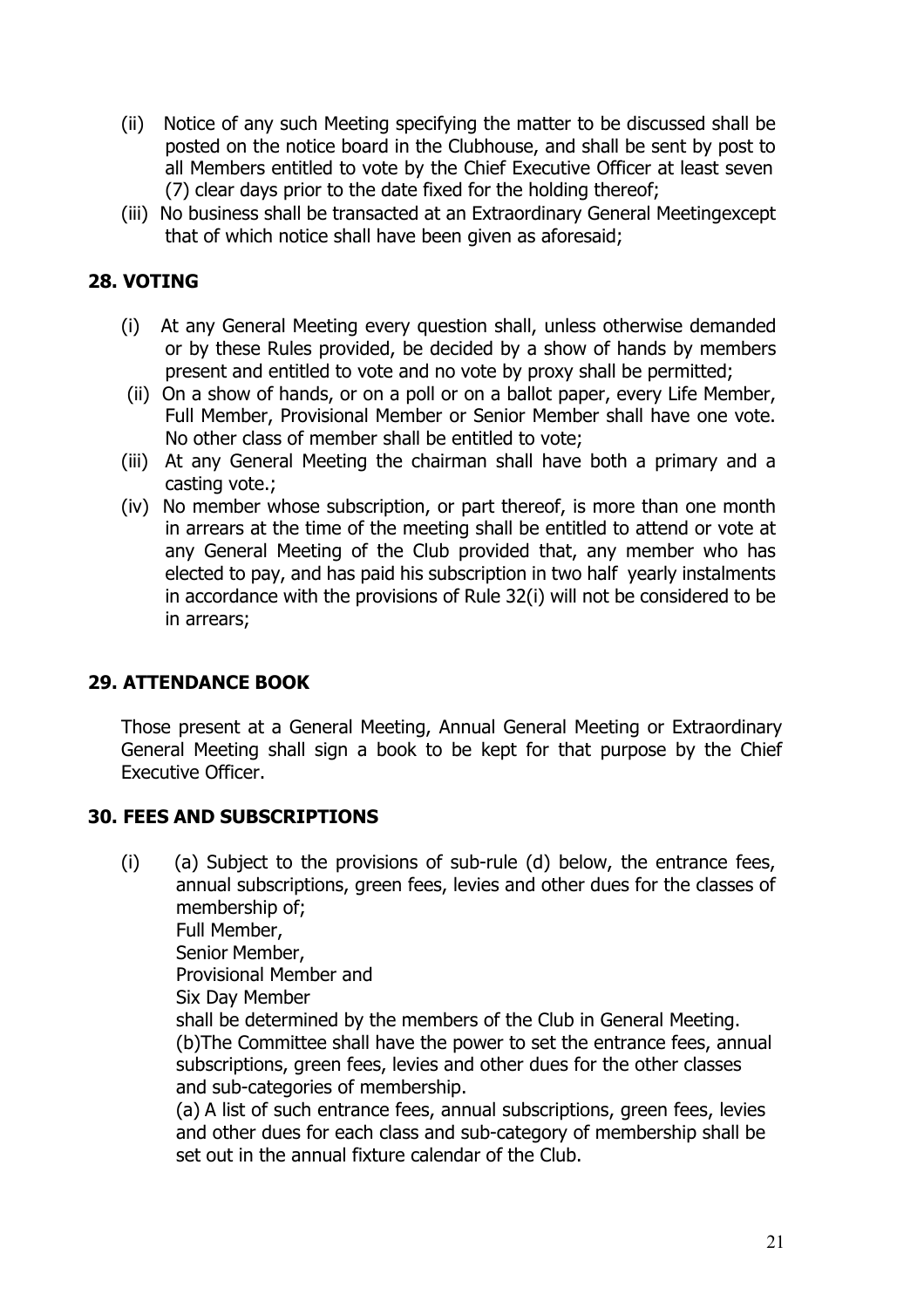(b) Notwithstanding anything contained in these Rules to the contrary, the Committee shall have the power if it sees fit so to do from time to time (but not more than once in each of the Club's financial years) and without the necessity of calling a General Meeting, to increase or reduce the annual subscription of any or all of the several classes of members by an amount of up to 5%

AND FURTHER PROVIDED HOWEVER the Committee shall have the power to set entrance fees for all classes of membership from zero up to a maximum of four times the then current annual subscription of the particular class as required to respond to the current market conditions.

(ii) Any goods and services tax (GST) or other similar tax payable by the Club pursuant to the payment of annual subscriptions by the several classes of members or the payment of any other amount determined in accordance with sub-rule (i) of this Rule, shall be payable by members upon the Club's written request from time to time. It is the intent of the provisions of this Rule 30 (ii) that the members shall bear the cost of GST without any detrimental reduction in monies received by the club.

## **31. ENTRANCE FEES**

- (i) The several classes of members shall pay entrance fees in accordance with the entrance fee for that particular category of Membership then prevailing;
- (ii) Entrance Fees shall be payable in full on joining the Club, except that by negotiation with the Club, payments may be made over a period upon terms to be decided in the absolute discretion of the Committee, such period not to exceed 5 years;
- (iii) Failure to pay any instalments will invoke the provisions of Rule 32(vii);
- (iv) Any Full Member or Provisional Member who resigns his or her membership within three years of his or her election as a member of the Club and who satisfies the Committee that such resignation has been caused by an involuntary transfer from Brisbane arising out of his or her employment or because of ill-health or for some other reason satisfactoryto the Committee may apply to the Committee for some rebate of the entrance fee paid by him or her and the Committee may in its absolute discretion pay any rebate agreed upon.

### **32. ANNUAL SUBSCRIPTIONS**

(i) All membership subscriptions shall be at an annual rate and shall be due in advance on 1st October in each year, provided that Full, Provisional and Senior Members may, upon giving to the Chief Executive Officer or the Committee written notice of their intention so to do on or before 1<sup>st</sup> October, pay their subscription in two equal instalments on or before the first days of October and April. Amember elected to membership after 1st October in any year shall payan amount equal to one-twelfth of the annual subscription for every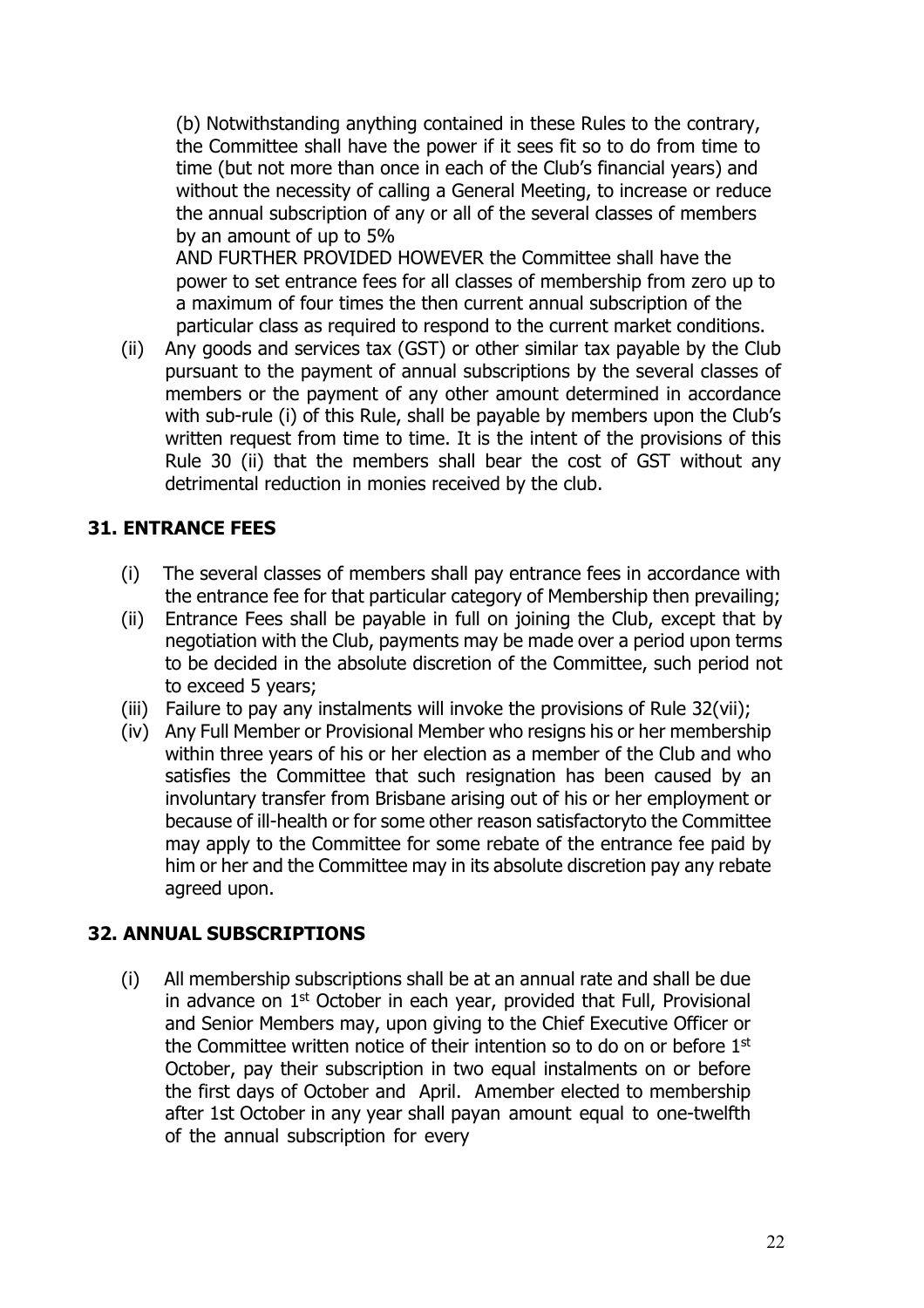full month thereof which may intervene between the date of their election and 1st October then ensuing;

- (ii) The annual subscription payable from time to time for Intermediate members, Junior members, may be determined at different rates according to the particular age of those members, as the case may be;
- (iii) Except as provided in Rule  $13(g)$ , no member shall be entitled to any refund of an annual subscription but on transfer to a category of membership with a lesser annual subscription shall be entitled to a credit at the lesser rate from the next full month as the case may be;
- (iv) At least fourteen days before  $1<sup>st</sup>$  October in each year the Chief Executive Officer shall notify all members of the amount of the annual subscription, locker fees and other charges due for the ensuing year, and no further notice shall be necessary;
- (v) If any member shall fail to pay his or her annual subscription or any instalment of his or her annual subscription or any levy duly made or outstanding entrance fee then due in accordance with these Rules within 14 days of the date upon which such subscription, instalment orlevy or outstanding entrance fee becomes due, then from the date of expiration of the said 14 days he or she:

(a) Shall, at the discretion of the Committee, be liable to pay a fine amounting to 10% per annum of the sum due and unpaid at the end of each calendar month thereafter; and

(b) Shall not be eligible to participate in any Club competition.

- (vi) Any member who has not paid his or her annual subscription, instalment, levy, fine or outstanding entrance fee then due on or prior to the last day of the first calendar month following the date upon which such annual subscription, instalment, levy, fine or outstanding entrance fee becomes due shall thereafter be suspended from membership of the Club until such annual subscription, instalment, levy, fine or outstanding entrance fee is paid and he or she shall during such suspension cease to exercise any of the privileges of membership; PROVIDED THAT the Committee shall have power to lift any such suspension on such terms and conditions as to payment of arrears as they in their absolute discretion think fit to impose;
- (vii) Notwithstanding any provision herein contained, any member who has not paid his or her annual subscription, instalment, levy, fine or outstanding entrance fee then due on or prior to the last day of the second calendar month following the date upon which such annual subscription, instalment, levy, fine or outstanding entrance fee becomes due shallthereafter ipso facto cease to be a member of the Club as the case maybe and he or she shall be notified by the Chief Executive Officer to that effect, and his or her name shall be removed from the Register ofMembers of the Club;
- (viii) The Committee shall have power to make special arrangements with regard to the method of payment of moneys to the Club with any membersuch as on extended terms.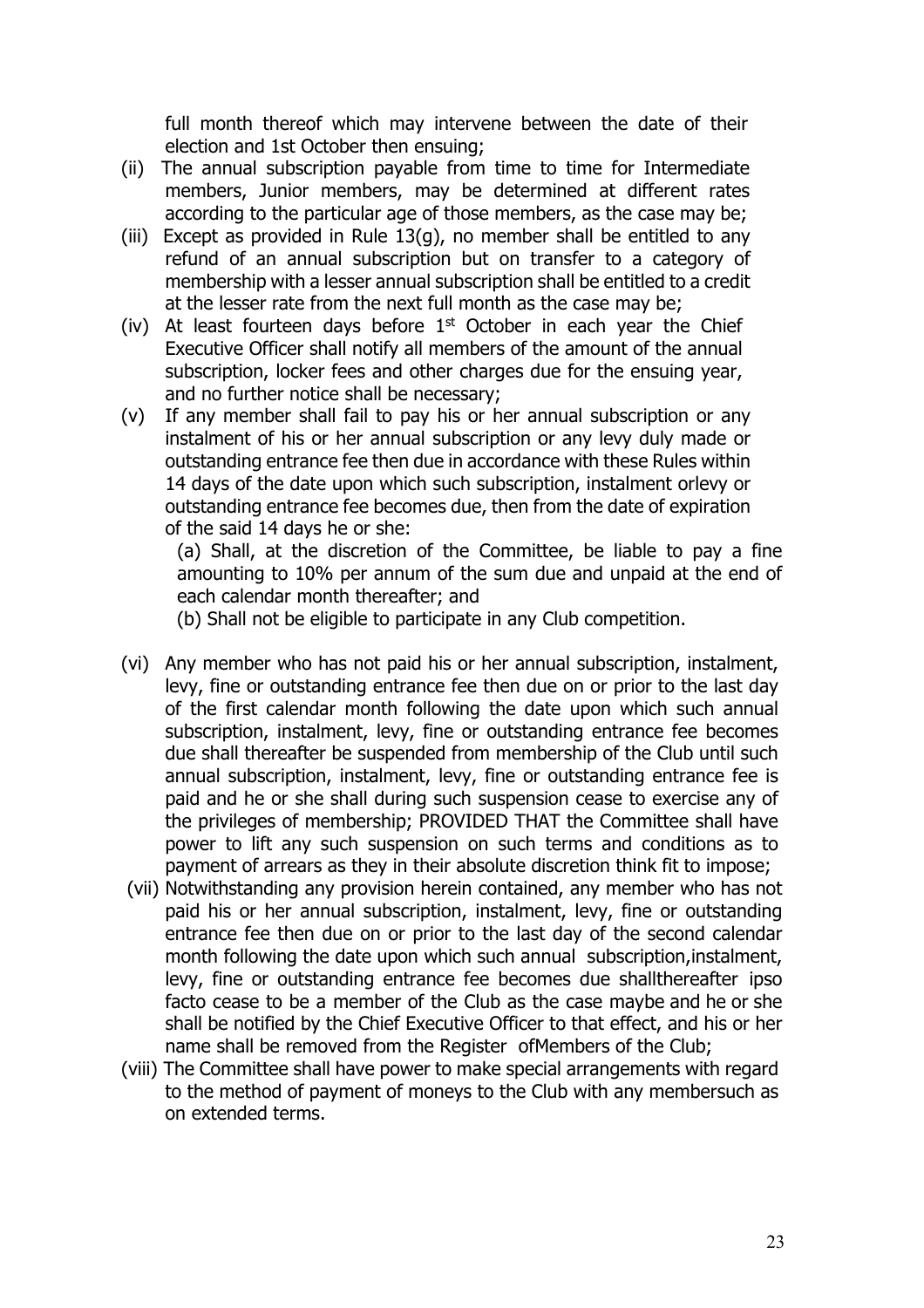## **33. LEVIES**

The Committee with the sanction of a General Meeting of the Club may make a levy upon all or any of the classes of Members except Life Members, Honorary Members, and Temporary Members and shall have power, with the like sanction, to differentiate as to the amount of such levy payable by the various categories of membership. A levy once made in accordance with this Rule shall be, and be deemed to be, included in, and form part of, the annual subscriptionof any and every class of membership.

# **34. PROPERTY AND INCOME**

- (i) The income and property of the Club whencesoever derived shall be used and applied solely in promotion of its objects and in the exercise of its powers as set out herein and no portion thereof shall be distributed, paid or transferred directly or indirectly by way of dividend, bonus, or otherwise by way of profit to or amongst the members of the Club provided that nothing herein contained shall prevent the payment in goodfaith of interest to any such member in respect of moneys advanced by him to the Club or otherwise owing by the Club to him or of remunerationto any officers or servants of the Club or to any member of the Club or other person in return for any services actually rendered to the Club provided further that nothing herein contained shall be construed so as toprevent the payment or repayment to any member of out of pocket expenses, money lent, reasonable and proper charges for goods hired by the Club or reasonable and proper rent for premises demised or let to theClub;
- (ii) No member shall take away from the Club any article the property of the Club, and any member destroying, breaking or otherwise damaging the property of the Club may be called upon by the Committee to make good such damage.

## **35. CHEQUES**

All cheques, Bills of Exchange, Promissory Notes, Deposit Notes or other obligations shall be drawn, made or accepted or endorsed, on behalf of the Club by one of the President, Honorary Treasurer or other member authorised from time to time by the Committee and by one of the Chief Executive Officer or other employee authorised from time to time by the Committee.

### **36. HONORARY TREASURER**

The Honorary Treasurer shall cause to be kept correct accounts and books usually showing the financial affairs of the Club, and the particulars shown in books of that nature and shall pay into such bank as the Committee may from time to time direct to the credit of the Club, all moneys that may be received and shall submit a statement of the financial affairs of the Club to the Annual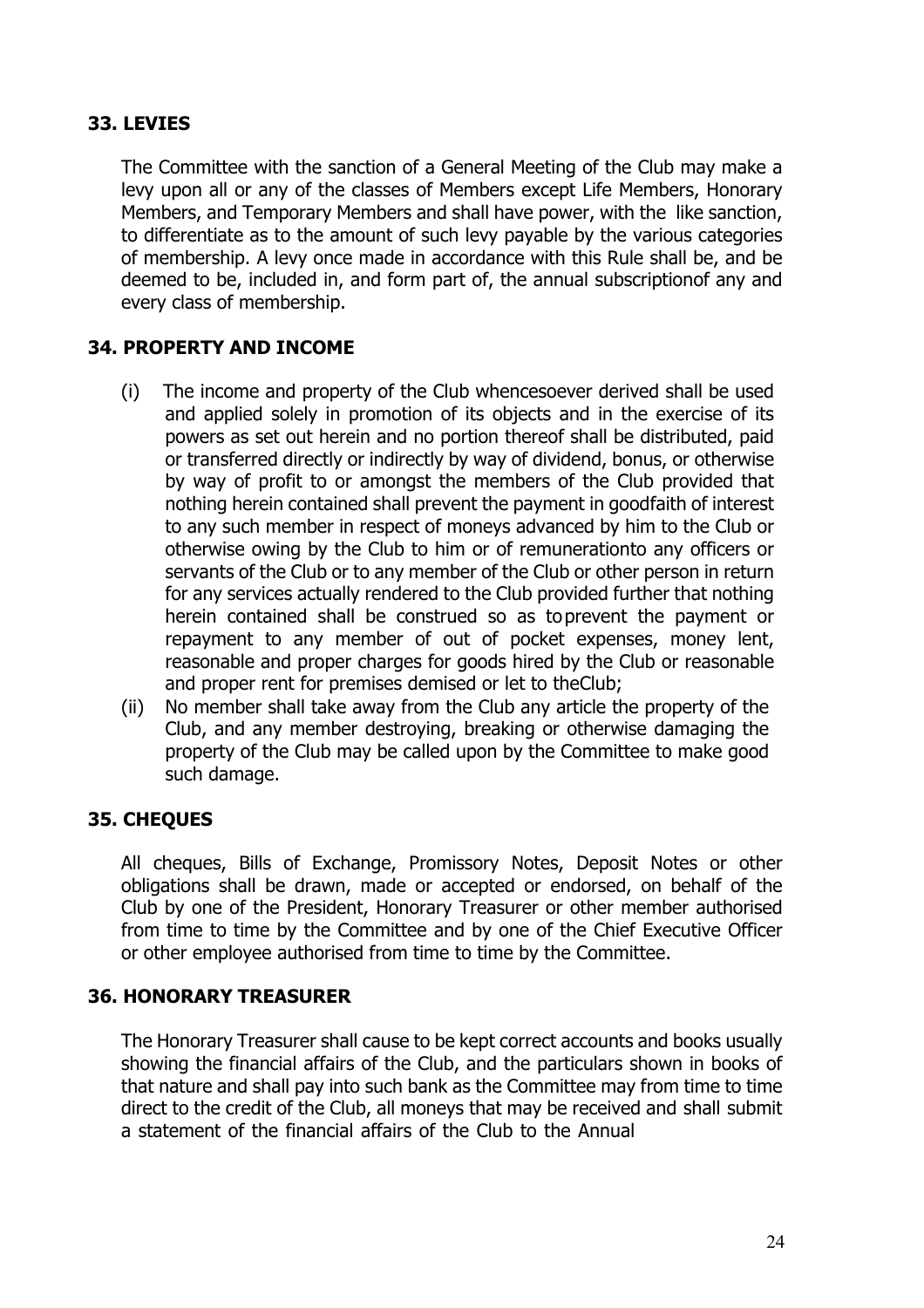General Meeting, such statement having been previously examined and reported upon by the Auditor.

## **37. AUDITOR**

There shall be one or more Auditors (not being member/s of the Committee) who shall be elected annually at the Annual General Meeting. Such Auditor or Auditors shall audit the accounts annually, and the audited statement of incomeand expenditure, assets and liabilities, mortgages, charges and securities affecting the property of the Club for each financial year shall be laid before themembers in General Meeting. The Auditor shall have power to call for the production of all books, papers, accounts and documents relating to the affairs of the Club. The Committee shall have the power to fill any temporary vacancy in the office of Auditor.

## **38. FINANCIAL YEAR**

The financial year of the Club shall close on 30<sup>th</sup> September each year.

## **39. CHIEF EXECUTIVE OFFICER**

- (i) The Committee shall appoint a Chief Executive Officer who shall hold office for such term and upon such conditions and be paid such salary asthe Committee may from time to time determine;
- (ii) The Chief Executive Officer shall have the custody of the books, documents, instruments of title and securities of the Club and shall be responsible for the keeping of correct accounts and books showing the financial affairs of the Club and the particulars usually shown in books of alike nature. He shall also perform the duties of Secretary of the Club and such other duties as the Committee may prescribe, or in accordance with the requirements of the Associations Incorporation Act 1981 or any amendment thereof;
- (iii) The Chief Executive Officer shall be responsible to the Committee for the overall management of the Club and for all paid employees of the Club.

## **40. COMMON SEAL**

- (i) The Common Seal of the Club shall be kept at the Clubhouse in such custody as the Committee shall direct;
- (ii) The device of the Common Seal shall have the name of the Club within two concentric circles and encircling the word "Common Seal";
- (iii) The Common Seal of the Club shall not be affixed to any instrument except by authority of the Committee, and every instrument to which theCommon Seal is affixed shall be signed by any two Members of the Committee or by a Member of the Committee and the Chief Executive Officer.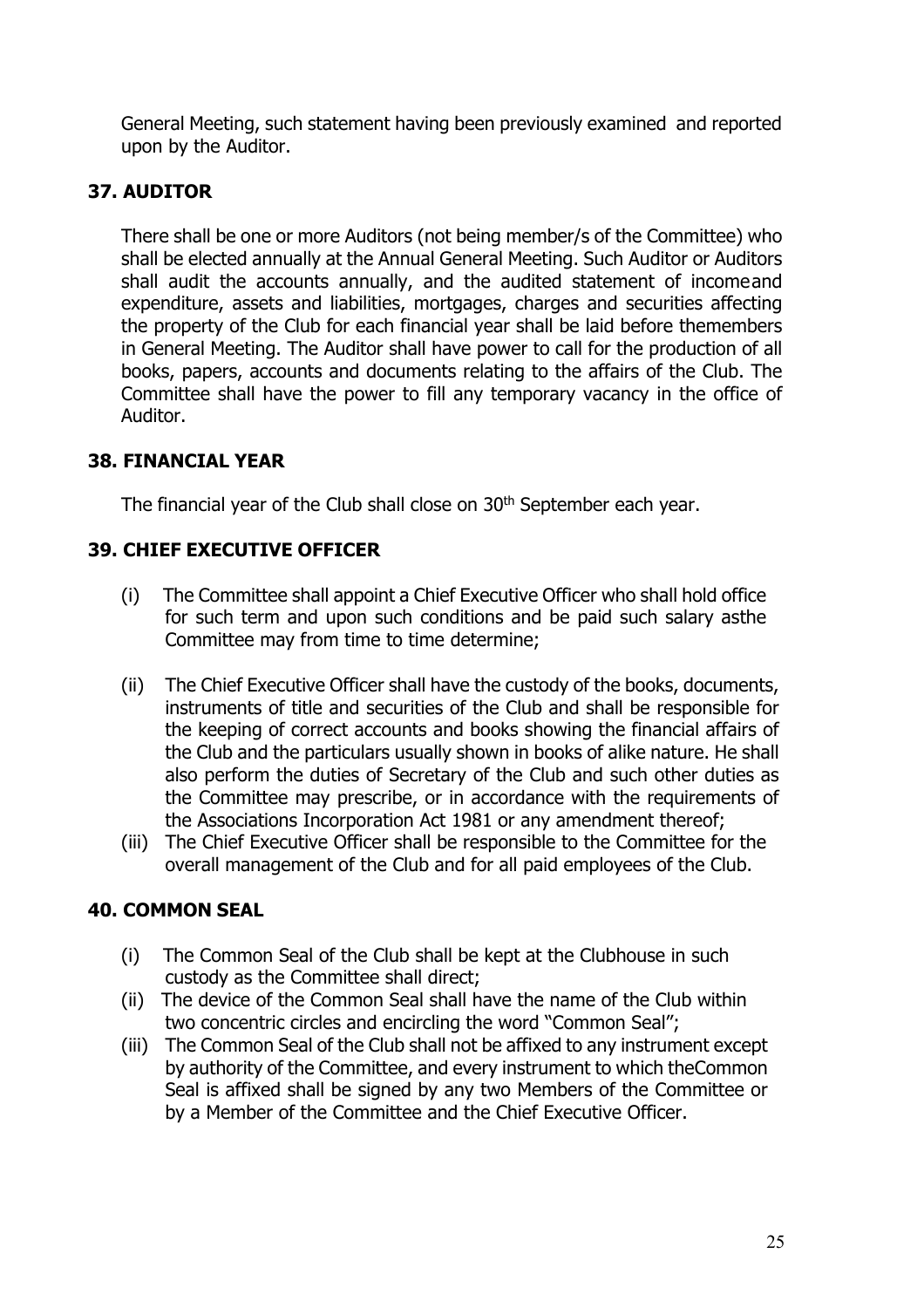## **41. ALTERATION OF RULES**

Subject to the provisions of the Associations Incorporation Act, these Rules may be amended, rescinded or added to from time to time by a special resolution carried at any General Meeting PROVIDED THAT:

(a) At least Forty-five (45) members entitled to vote are present; and (b) At least three-quarters of the votes cast are in favour of the motion, provided that the number of votes cast in favour of the motion shall be not less than thirty four (34); and

(c) Notice of such special resolution shall have been posted on the Notice Board on the two Saturdays previous to the meeting and seven (7) clear days notice of the proposed amendment, rescission or addition shall have been sent by the Chief Executive Officer in writing to such Members of the Club entitled to vote.

# **42. VISITORS**

- (i) Subject to the provisions of Rule 10 members may introduce visitors;
- (ii) No visitor shall be introduced on more than seven days in any one financial year nor more than on three days between the months of Marchand November both inclusive;
- (iii) Visitors shall have such privileges as the Committee may from time to time determine;
- (iv) No visitor shall be supplied with liquor unless accompanied by a member;
- (vi) The member introducing a visitor shall be responsible for the conduct of such visitor in the Club and the payment of his or her green fees;
- (vii) The Committee may on special occasions (to be determined in the discretion of the Committee) vary the operation of the Rules in thisChapter, provided that nothing shall be done to offend the provision of theLiquor Act.

# **43. LIQUOR LICENCE**

- (i) The Club being the holder of a Golf Club Licence under the provisions of the Liquor Act of 1992 as amended, the Rules of the Club shall be deemedto include all such Rules as may be required by the said Acts or any amendment thereof for the purpose of holding the said licence and in the event of any conflict between these Rules and the Rules required by the said Act, the Rules required by the said Act shall prevail;
- (ii) Without binding the generality of the foregoing: (a) No payment or part payment to any Chief Executive Officer or other officer or employee of the Club shall be made by way of commission or allowance from or upon the receipts of the Club for any liquor sold or supplied, or from any other source whatsoever. (b) No liquor shall be sold or supplied to persons prohibited under the

said Act.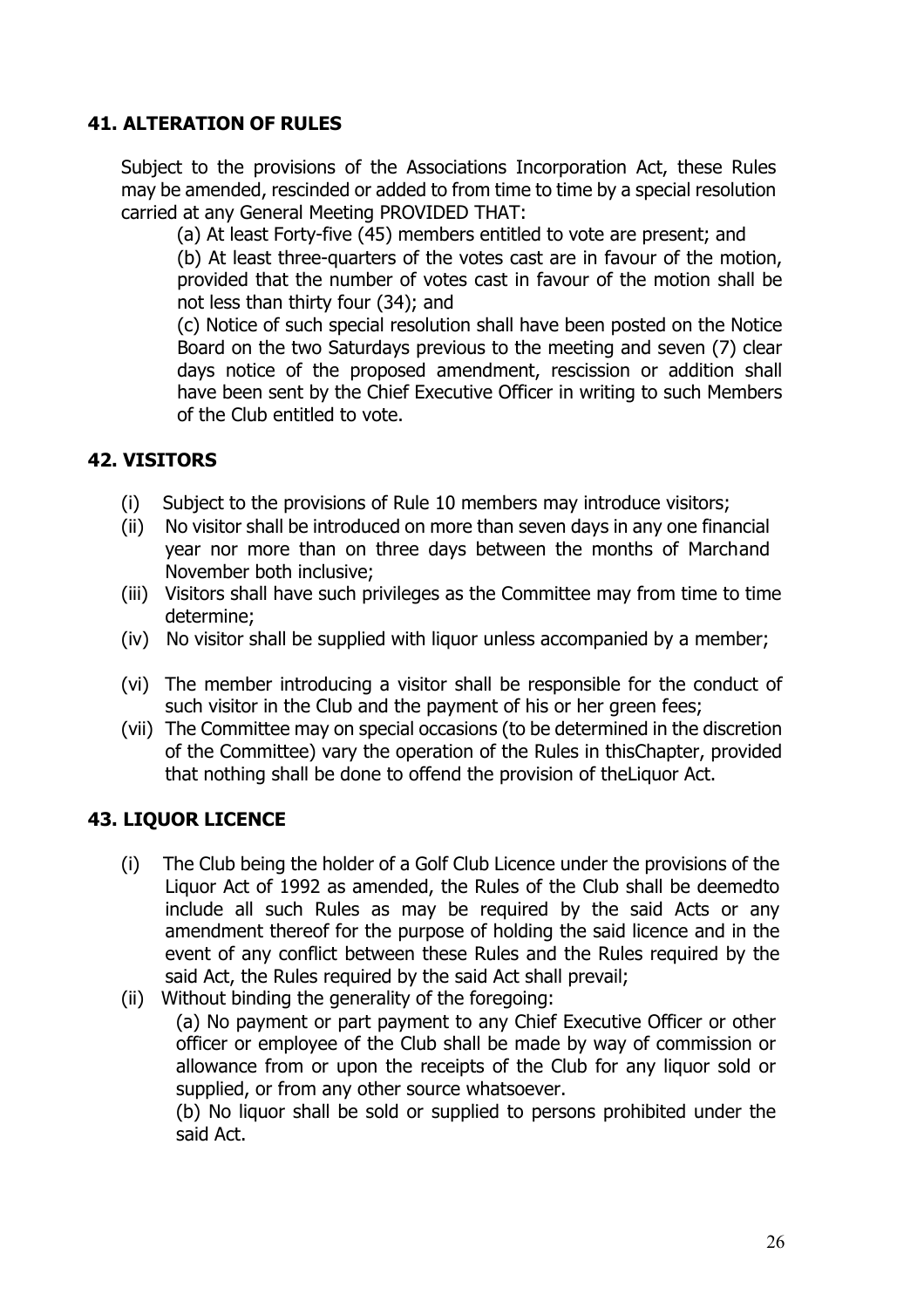(c) No liquor shall be sold or supplied for consumption elsewhere than on the premises of the Club, nor shall liquor be permitted or suffered to be carried away from such premises unless permitted by the said Act.

(d) No liquor shall be sold or supplied or consumed on the premises of the Club on any days or during such hours, or sold or supplied or permitted to be consumed by any persons, who are prohibited by Act of Parliament or lawful Proclamation.

(e) No liquor shall be sold or supplied to a person save a member of the Club, a guest of a member of the Club or a member of another Golf Club. (f) No person shall be allowed to become Honorary, or Temporary (as defined by the Act) of the Club or to be relieved of the regular subscription, except those possessing the qualification for such Membership as defined in these Rules and subject to the conditions and provisions prescribed in respect thereof.

### **44. COMPLAINTS**

All complaints shall be made in writing to the Chief Executive Officer of the Club who, if he shall be unable to deal with them, shall submit them to the Committee whose decision shall be final. In no instance shall a servant or employee of the Club be reprimanded directly by a member.

## **45. NOTICES**

- (i) Any notice required to be served on a Member shall be in writing and may be served;
	- (a) Personally: or

(b) By posting in a pre-paid envelope or wrapper addressed to him or her at his or her address as shown in the Register of members of the Club; or (c) By electronic mail at the address advised by the member to the Club.

EXCEPT THAT notices required in accordance with the provisions of Rules 15, 15A, 15B and 21 (vi) shall be delivered personally or sent by post.

It shall be the responsibility of the member to notify the Chief Executive Officer in writing of any change of address (residential, mailing, electronic or otherwise).

(ii) Any notice sent by post or electronic mail shall be deemed to have been duly served at the time when the envelope or wrapper or electronic mail containing such notice would in the ordinary course be delivered; and in proving such service it shall be sufficient to prove that the envelope/wrapper/electronic mail was properly addressed and sent in the appropriate manner. A certificate in writing signed by the Chief Executive Officer or other officer of the Club that such was done shall be prima facie evidence thereof.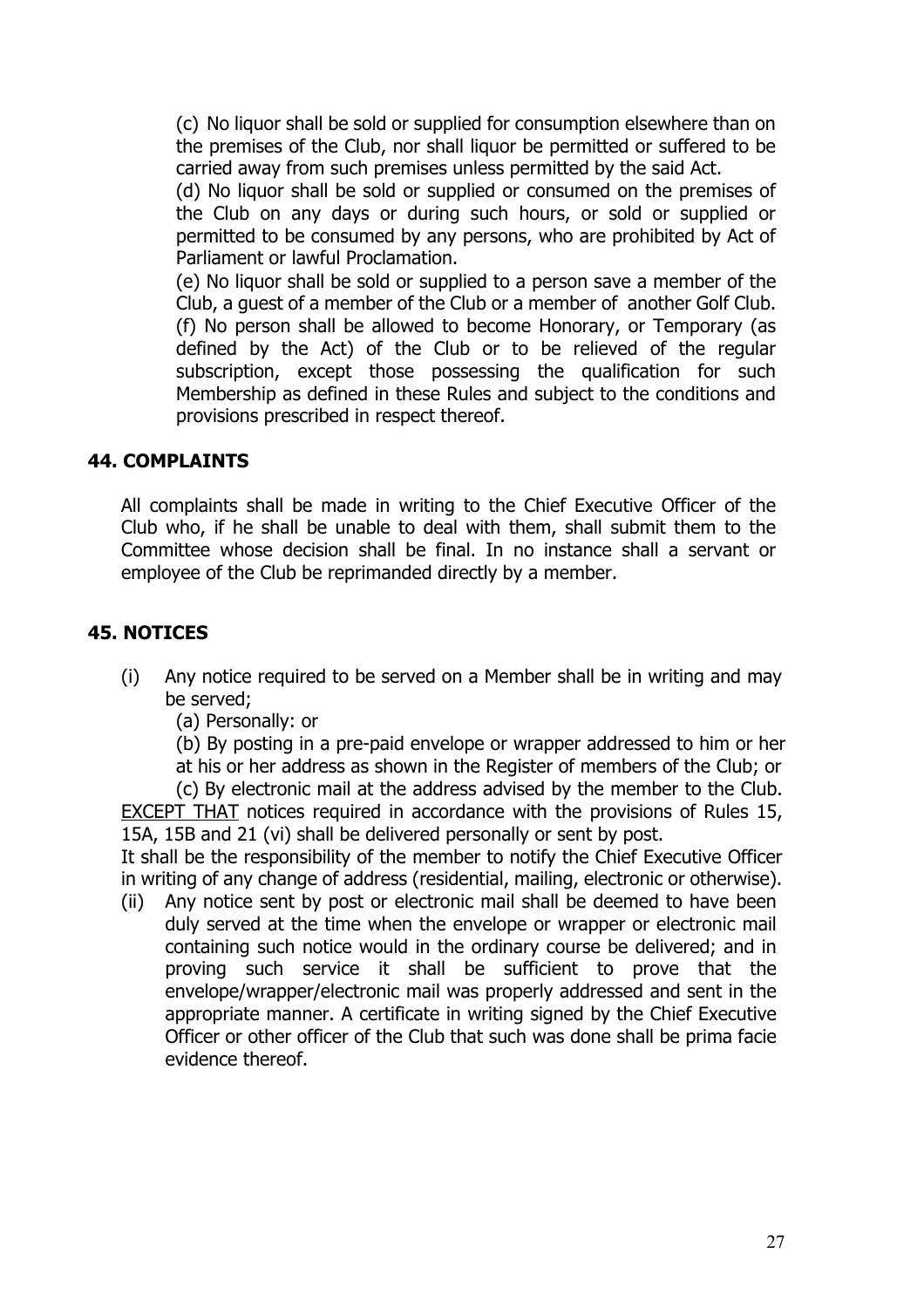### **46. NOTICE BOARD**

There shall be provided in the Clubhouse a notice board. No paper, notice or placard, written or printed, shall be posted on the notice board or elsewhere in the Clubhouse without the sanction of the Chief Executive Officer.

### **47. SPONSORED CLUBS**

- (i) The Club may sponsor any associated or affiliated Club;
- (ii) Members of associated or affiliated Clubs:

(a) Shall be permitted to play on the Course at such time and on such conditions as may from time to time be prescribed by the Committee; (b) Shall be permitted to enjoy the Club's facilities at such times and upon such conditions as may from time to time be prescribed by the Committee; (c) Shall be subject to such restrictions and the payment of such fees as may from time to time be determined by the Committee;

(d) If under the age of eighteen years shall not be permitted in the bar nor be allowed to purchase or consume alcoholic liquors on the Club premises.

### **48. WINDING UP**

- (i) The Club shall be wound up or dissolved in the event of the Life, Full and Senior Membership thereof being less than forty-five (45) persons in total;
- (ii) The Club may be wound up upon the vote of three-fourths majority of those members present and entitled to vote at a General Meeting convened to inter alia consider the question;
- (iii) If upon the winding up or dissolution of the Club there remains after the satisfaction of all its debts and liabilities any property whatsoever, the same shall not be paid to or distributed amongst the members of the Clubbut shall be given or transferred to such other institution or institutions having objects similar to the objects of the Club, and which shall prohibit the distribution of its or their dividends, profits, income or property amongst its or their members to an extent at least as great as is imposed on the Club under or by virtue of these Rules, or to such charitable object or objects as the members of the Club may at or prior to the time of dissolution determine, and in default of any such determination as a Judgeof the Supreme Court of Queensland may decide.

### **49. INDEMNITY**

(i) Every member of the General Committee and the Sub- Committees, the Chief Executive Officer and every other officer or servant of the club shall be indemnified by the Club, and it shall be the duty of theCommittee, out of the funds of the Club, to pay all costs, losses and expenses which any such officer or servant, acting with the authority of the Committee, may incur or be liable to by reason of any contract